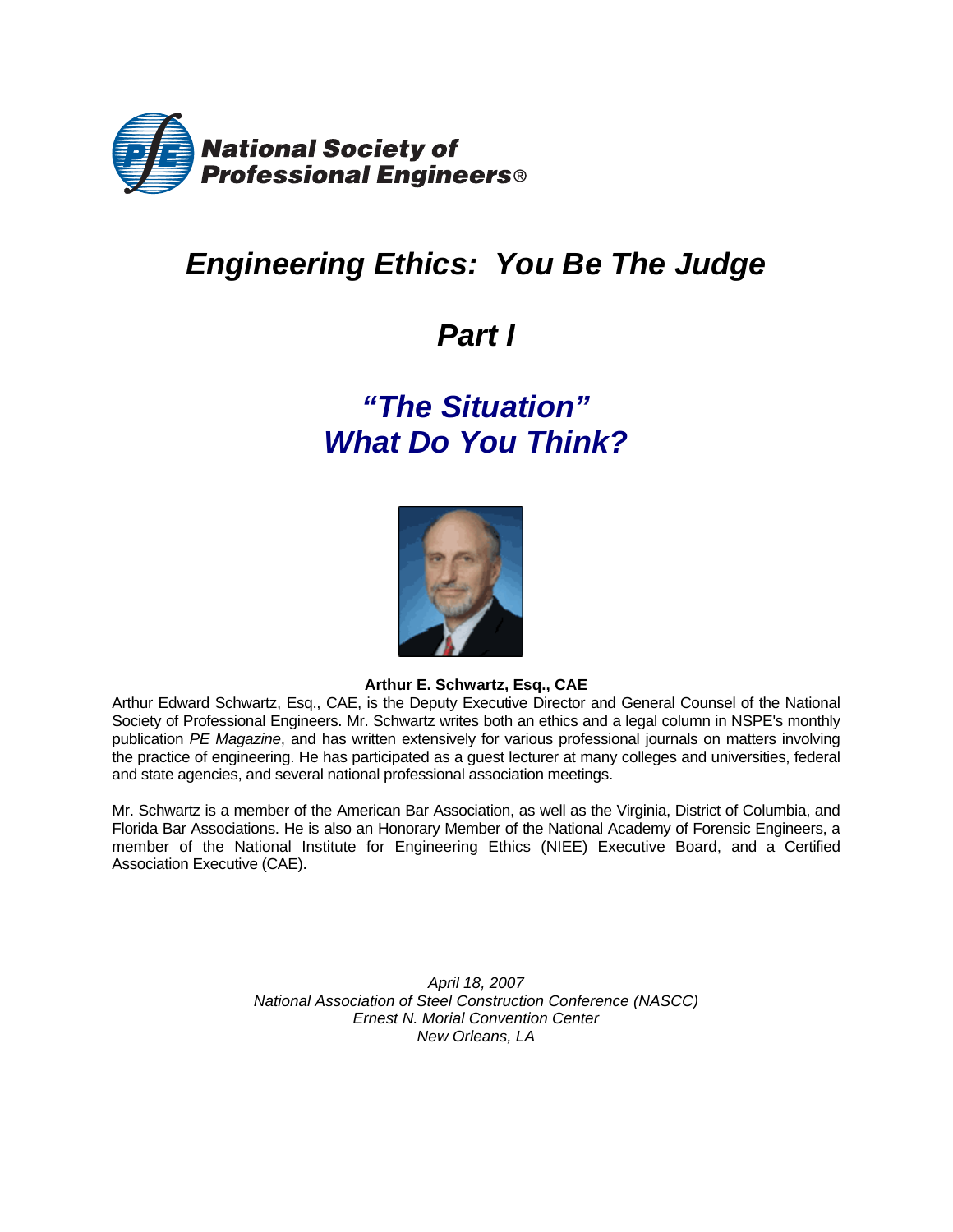

# **The Situation**

N. A. Pickle, P.E., is employed by UVW Consultants, a major structural engineering firm, and is a project manager for a bridge. After completing his work on the bridge, Pickle leaves the firm and joins another structural engineering firm, which had no relationship to the bridge project. As an employee of the new firm, Pickle authors an article for an international structural engineering journal on the bridge project. Pickle lists his name and identifies his affiliation with his current firm under the title of the article. The only credit given to UVW Consultants is listed at the end of the article under "Engineer of Record."

# **What Do You Think?**

Was it ethical for Pickle to list his name and the two firm names in the manner indicated?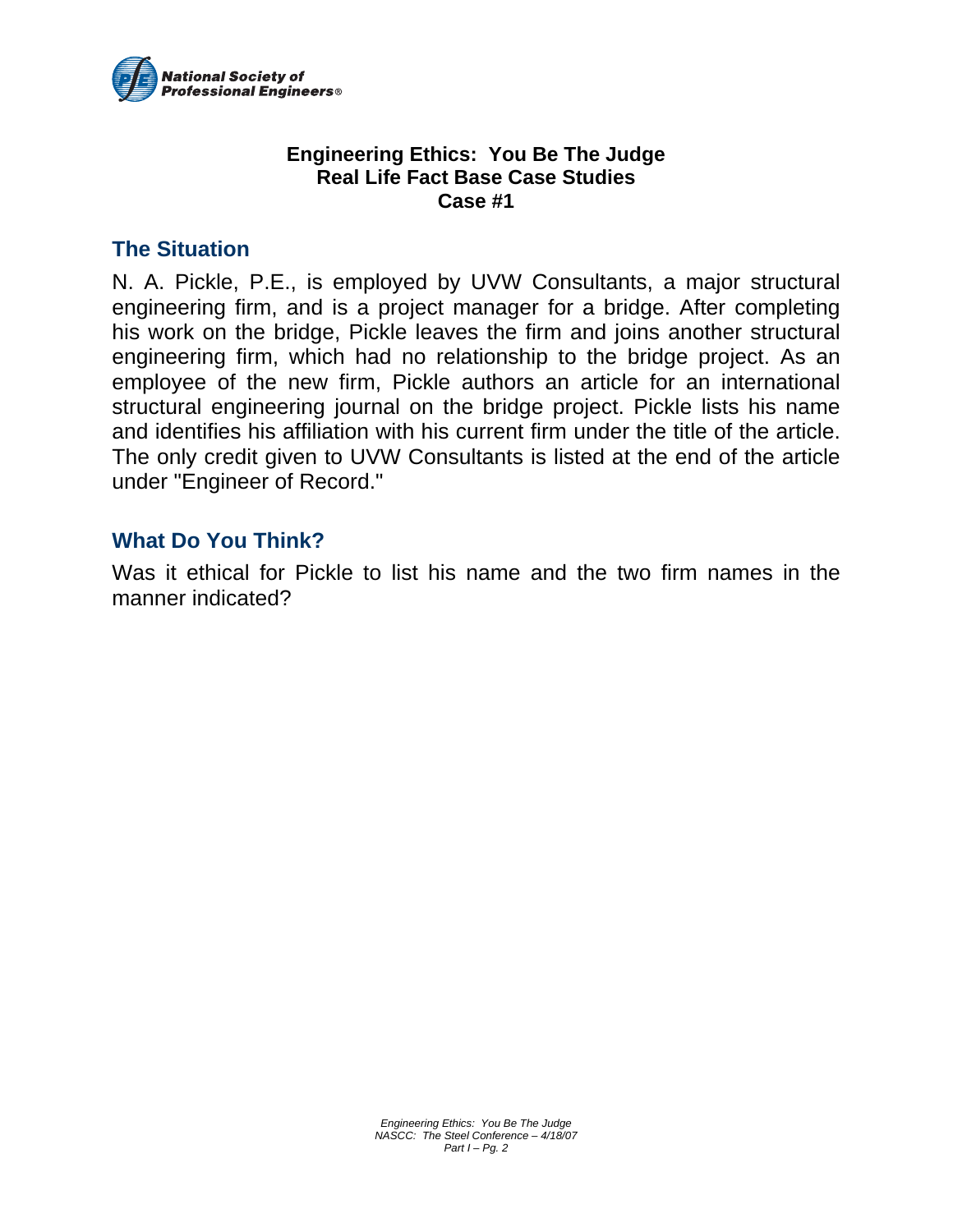

### **The Situation**

G. O. Tehk, P.E., is retained by a municipality to design a dock on a supporting foundation of 90 piles. Following construction, there is a contractor's extra claim, and Tehk and the municipality are both sued by the contractor. The claim is settled by mediation. Tehk and the municipality must share the \$300,000 settlement cost.

During the mediation, the municipality brought in expert witnesses to support its case. One expert testified that the pile-driving records indicated that during the initial driving, many of the piles did not meet sufficient driving resistance to satisfy the load-carrying requirements of the design calculations. In his defense, Tehk testified that the geotechnical firm's report expected that the piles would gain enough strength within 30 days to meet the driving-resistance requirements.

To test this, the municipality retained Kent Tellimuch, P.E., to supervise the driving of several test piles. An independent geotechnical consultant was retained by Tehk to observe the test. The geotechnical consultant testified and showed that dynamic test equipment had failed during the test, and driving conditions were not duplicated. However, the test piles were driven, and after a 30-day setup, the increase in setup strength with time was confirmed.

Tellimuch's concluding report stated that 19 of the original 90 piles did not meet the safety factor required by the design calculations. This opinion was based on the fact that the 19 piles did not reach sufficient depth to develop full strength. Tellimuch did not state anywhere in the report that these 19 piles, according to the pile-driving records, had been driven to essential refusal, indicating a strength several times greater than the calculated load requirements. Further, Tellimuch did not report that the dynamic test equipment had failed.

At no time during the development of Tellimuch's report did Tellimuch talk to any of Tehk's on-site representatives, nor to contractors, workers, or others on the job, about why the 19 piles met driving-refusal levels prior to predicted depth.

### **What Do You Think?**

Was it ethical for Tellimuch to have not included the failed operation of the test equipment in his report; not communicated with any representatives of Tehk or with the contractor's on-site employees; and to issue his report without mentioning that the 19 piles had, according to the driving records, met refusal?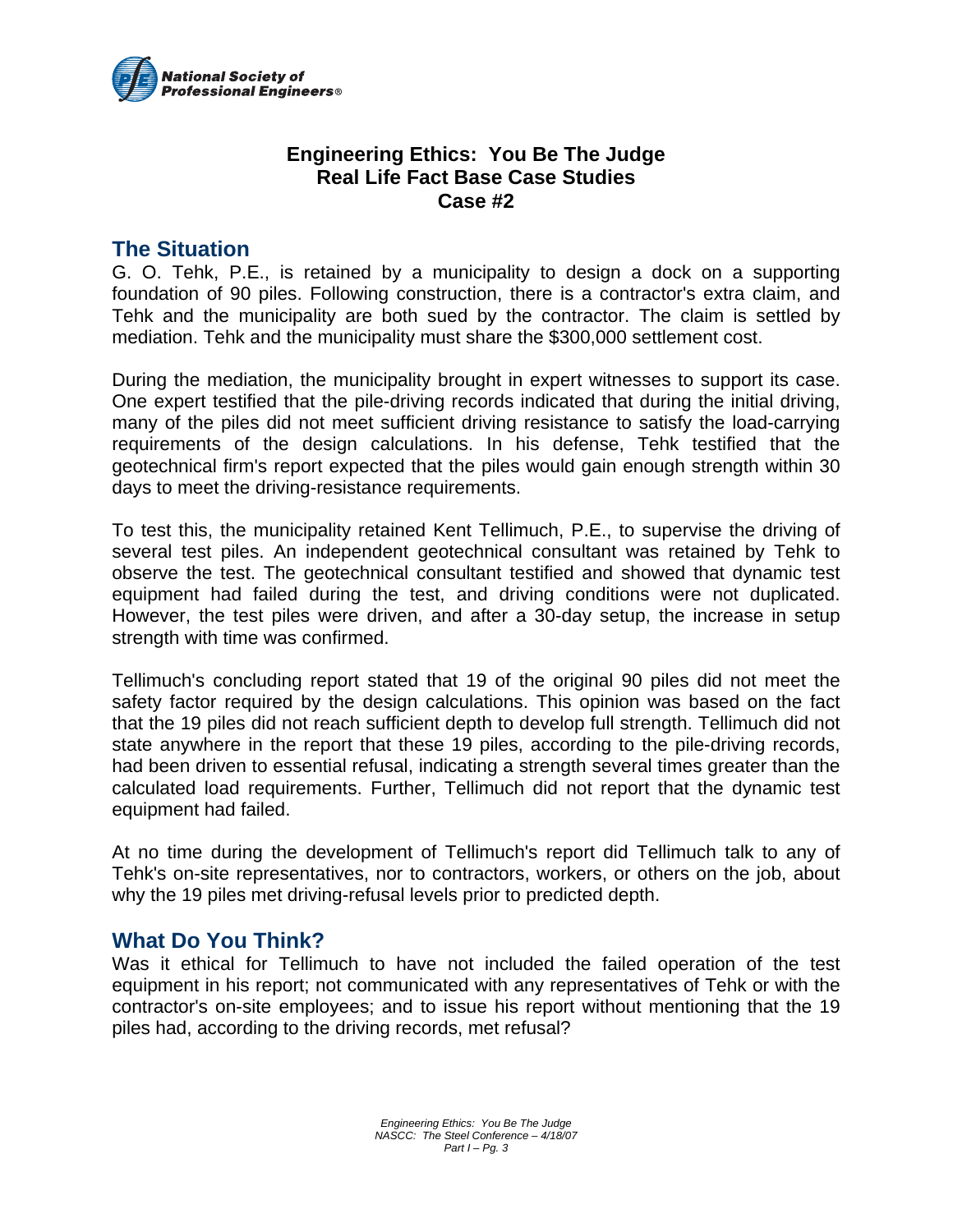

### **The Situation**

Hardy N. Strong, P.E., serves as a member of the board of trustees of a college in a medium-sized city. The U.S. Department of Housing and Urban Development (HUD) has awarded money to the city, and the city has agreed to use the money to construct a new library at the college. Strong would like to be considered for providing engineering services on the project.

### **What Do You Think?**

Would it be ethical for Strong to offer his engineering services on the project?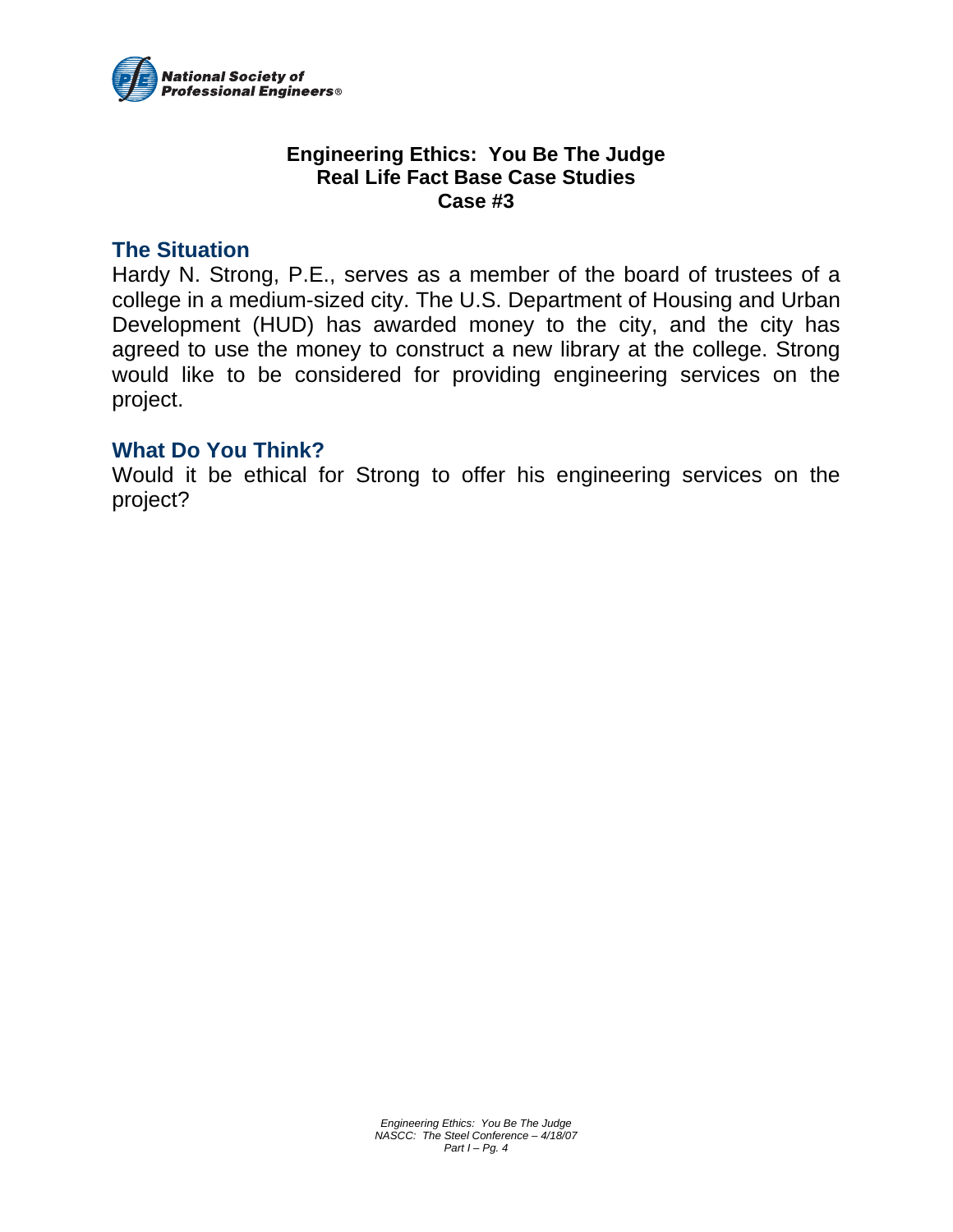

# **The Situation**

B.A. Worthy, P.E., receives the following letter from a contractor:

*Dear Mr. Worthy:* 

*If you have not already heard of us, please allow me to introduce myself. My name is Y. Worry, owner of X Construction Company. We are a medium-sized general contractor firm with 20 years of experience. One of my company's strengths is our ability to interpret a blueprint or drawing and properly execute the construction of the project as it was conceived.* 

*This year, I would like to associate my company with an engineering firm that we can refer clients to and receive clients from. I understand that there is a necessary ethical distance that must be maintained between an engineer and a contractor. I also know that it is not unethical for an engineer to provide their clients with a list of a few qualified contractors.* 

*As an incentive to include my company on such list or as a referral to your clients, I am prepared to offer you a flat \$500, plus 3% of the total contract price, as a finder's fee/commission for every contract I sign as a result of your referral. Once a client has called for an estimate of proposal, we work directly with them. I will in no way use your good name or any association with your firm as a sales tool.* 

*All I ask for is the opportunity for my firm's proposal to be included in the client's decision-making process. We both work from different ends of the same field. If it is possible for our firms to establish an arm's-length relationship, it could be very beneficial to both of us.* 

*We are fully licensed, insured, and registered with the Better Business Bureau, and can provide a long list of satisfied clients. Please call or write if you would like to discuss this further and take full advantage of the new season.* 

*Sincerely yours, Y. Worry*

### **What Do You Think?**

Is it ethical for Worthy to associate with Worry and the X Construction Company under the circumstances being proposed in this letter?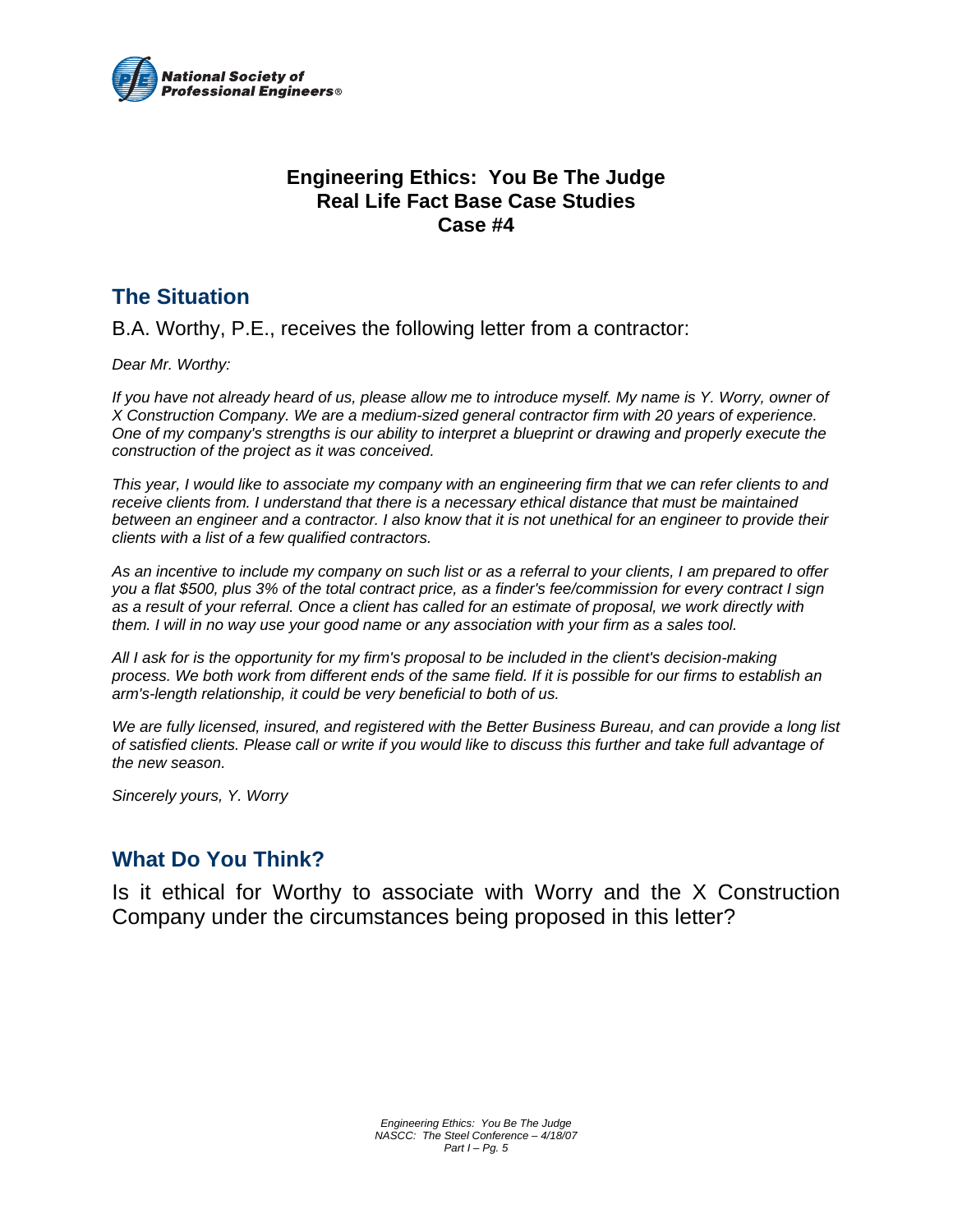

## **The Situation**

Earnest N. Steadfast, P.E., is a research professor at a major engineering college. He performs important research in connection with certain new technologies in the transportation field. As part of his work, the university has received a number of grants from major corporations and the federal government.

As the principal investigator, Steadfast routinely meets with representatives of government agencies and private funding groups, reports on the status of his research, and publishes the results in professional journals and at technical conferences.

Steadfast meets with the major commercial sponsor about his transportation research and presents the results of his research in a paper, including charts, graphs, and other illustrative material. The commercial sponsor clearly has a significant interest in the research report and its conclusions and, subsequently, makes certain changes in the report bearing Steadfast's name without his knowledge and approval. The changes include altering report text and removing figures.

### **What Do You Think?**

Would Steadfast be ethical in taking action against the sponsor? Did the sponsor act ethically in altering Steadfast's report?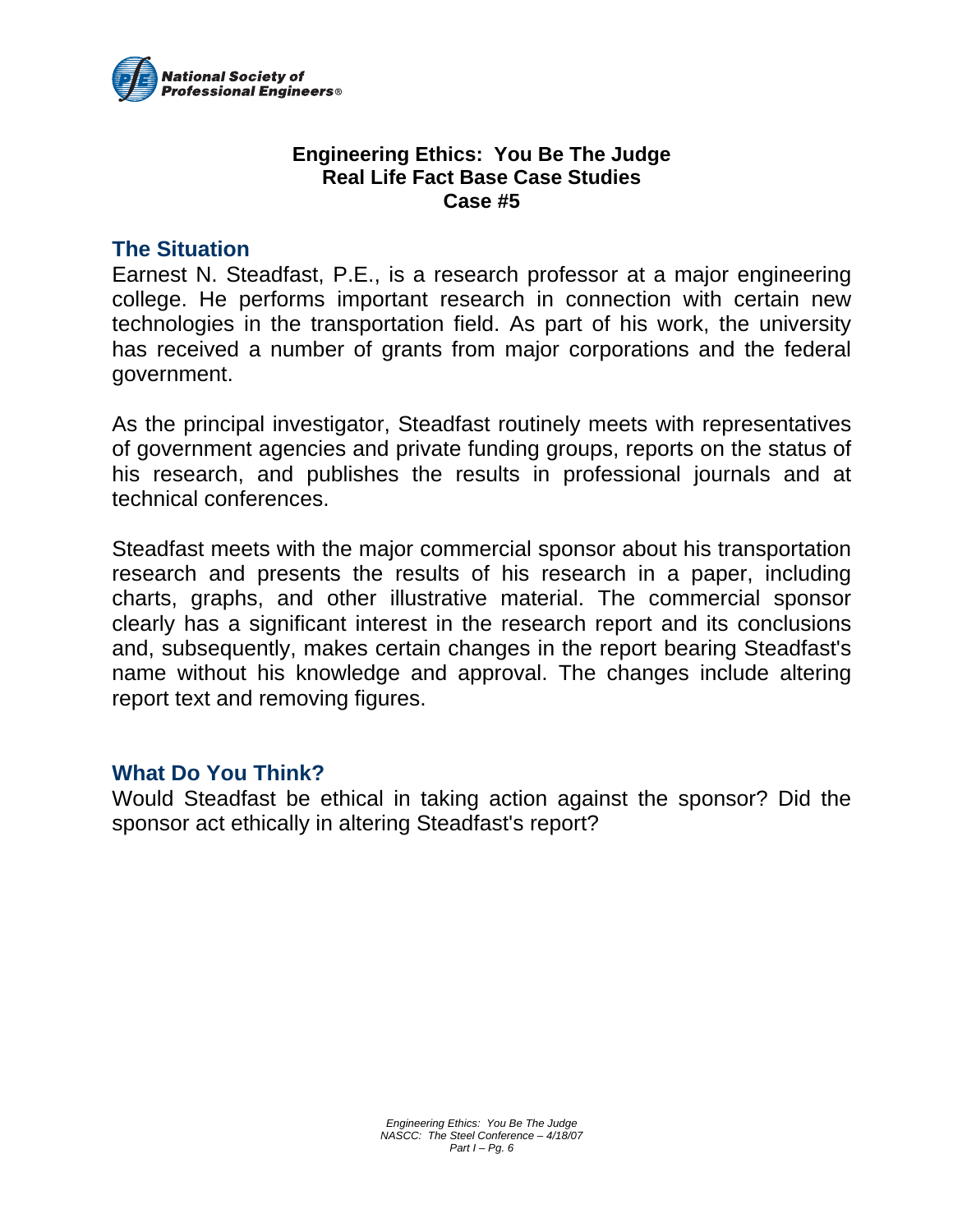

# **The Situation**

A large utility in a large state is looking for a design/build or turnkey approach for its new project. In order for Hazel "Haz" D. Smartz, P.E., to compete on this project, she is required to establish partnerships with manufacturing and construction contracting firms. Each partner is responsible for its own expenses in preparing the proposal.

Smartz is asked to make a proposal to the utility on behalf of the partnership. The agency requires that preliminary engineering be done at the proposal stage. Smartz is required to prepare a series of simple layouts so that the contractor can estimate its part of the project. Each of the partners has a significant investment in time, which each partner covers with the understanding that if the partnership receives the project, each partner will recover its costs.

Smartz is concerned that this type of partnership arrangement may involve contingencies under which her professional judgment may be compromised.

### **What Do You Think?**

Is it ethical for engineers to engage in partnerships of this type?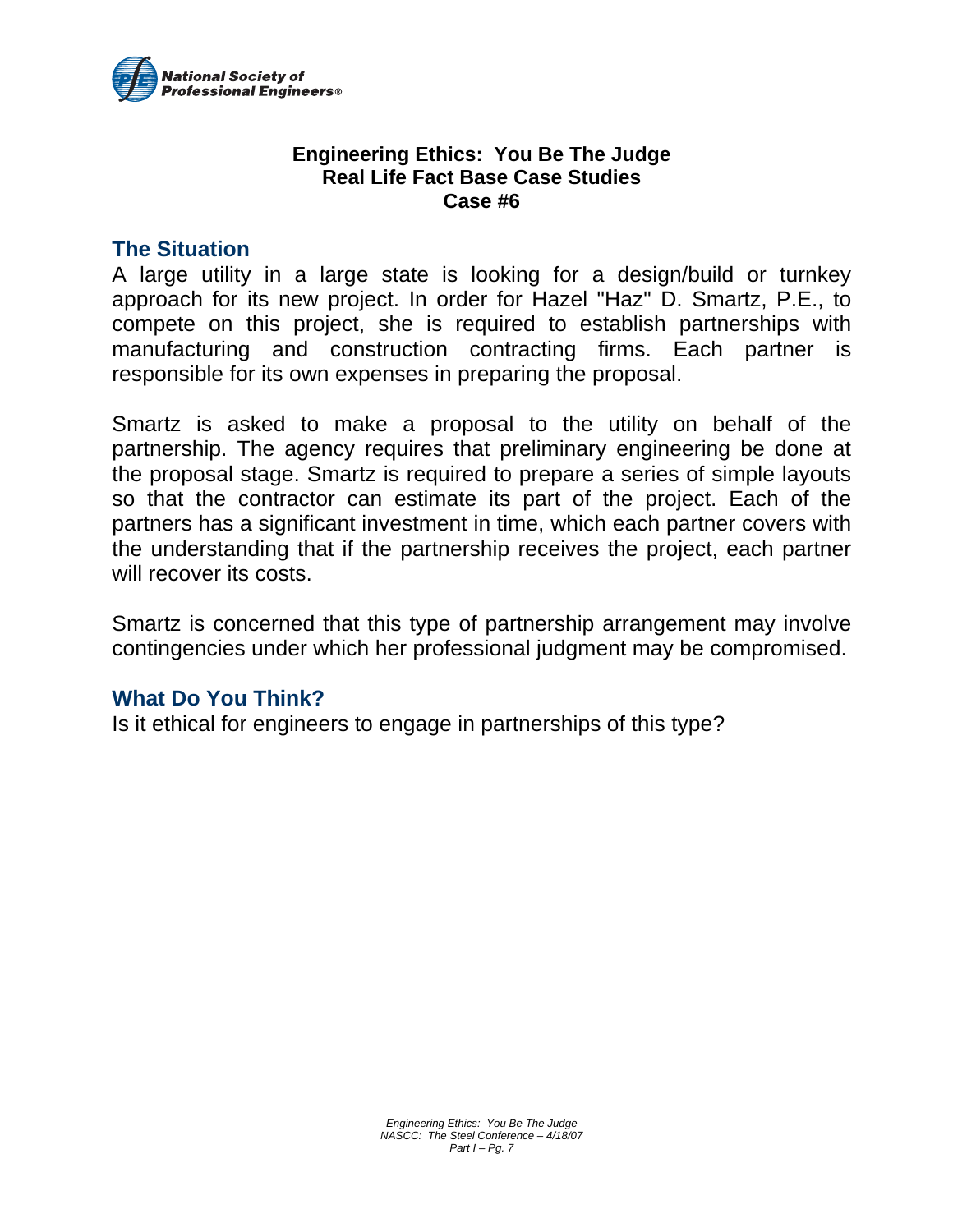

# **The Situation**

Will K. Neckted, P.E., is a principal in a consulting engineering firm. He is appointed by the governor of a state to serve as secretary of commerce and subsequently resigns from the engineering firm. While Neckted was a principal in the engineering firm, the firm had performed work for a major developer that is planning to build a major project in the state. As secretary of commerce, Neckted has been asked by the governor to spearhead the state's campaign to bring the major development project to the state. The project has been the subject of controversy on account of its potential environmental impact and the effect it could have on historic areas of the state.

Although Neckted resigned from the engineering firm, he maintained a \$250,000 retirement fund, which is administered by, and includes a very small amount of stock in, the firm. The firm has recently indicated that it might be interested in pursuing additional engineering work for the developer as part of the major development project. Neckted has also indicated to members of the media that upon the conclusion of his services as secretary of commerce, he could very well return to his consulting engineering firm. Neckted has fully disclosed all pertinent information to the state.

### **What Do You Think?**

Was it ethical for Neckted to maintain a retirement fund administered by his former engineering firm while serving as secretary of commerce? Was it ethical for Neckted, as secretary of commerce, to participate in the discussions surrounding the development project?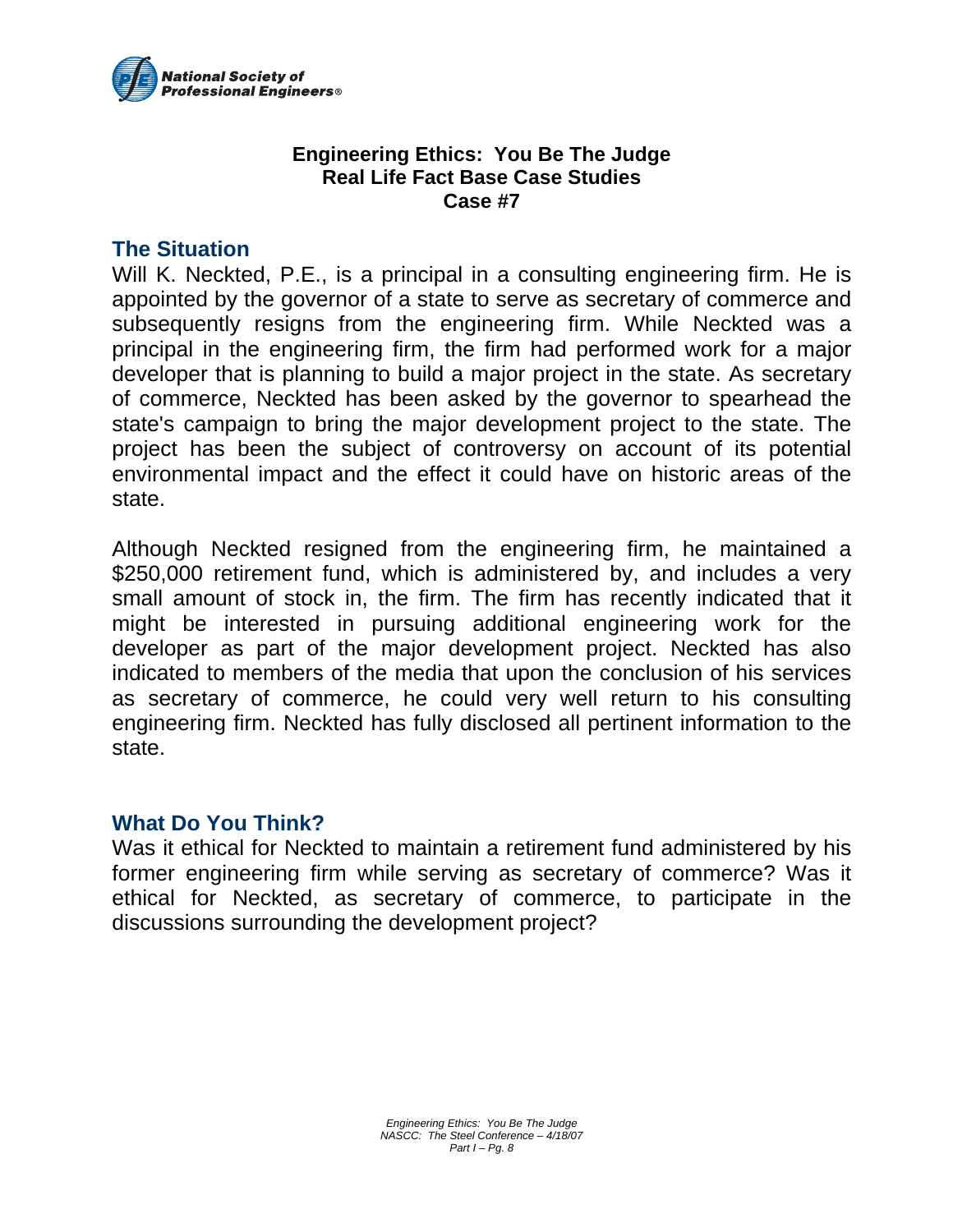

## **The Situation**

Skip T. Call, P.E., works with a construction contractor on a design/build project for an industrial facility. During the construction of the project, the construction contractor separately retains the services of A. Knowitall, P.E., to design structural footings as part of the facility. Knowitall's degree and background is in chemical engineering, and Call is unable to establish that Knowitall has any apparent training in foundation design. Call has reservations concerning the competence of Knowitall to design the structural footings and reports his concerns to the contractor.

### **What Do You Think?**

Did Call have an ethical responsibility to question Knowitall's competency and report his concerns to the contractor?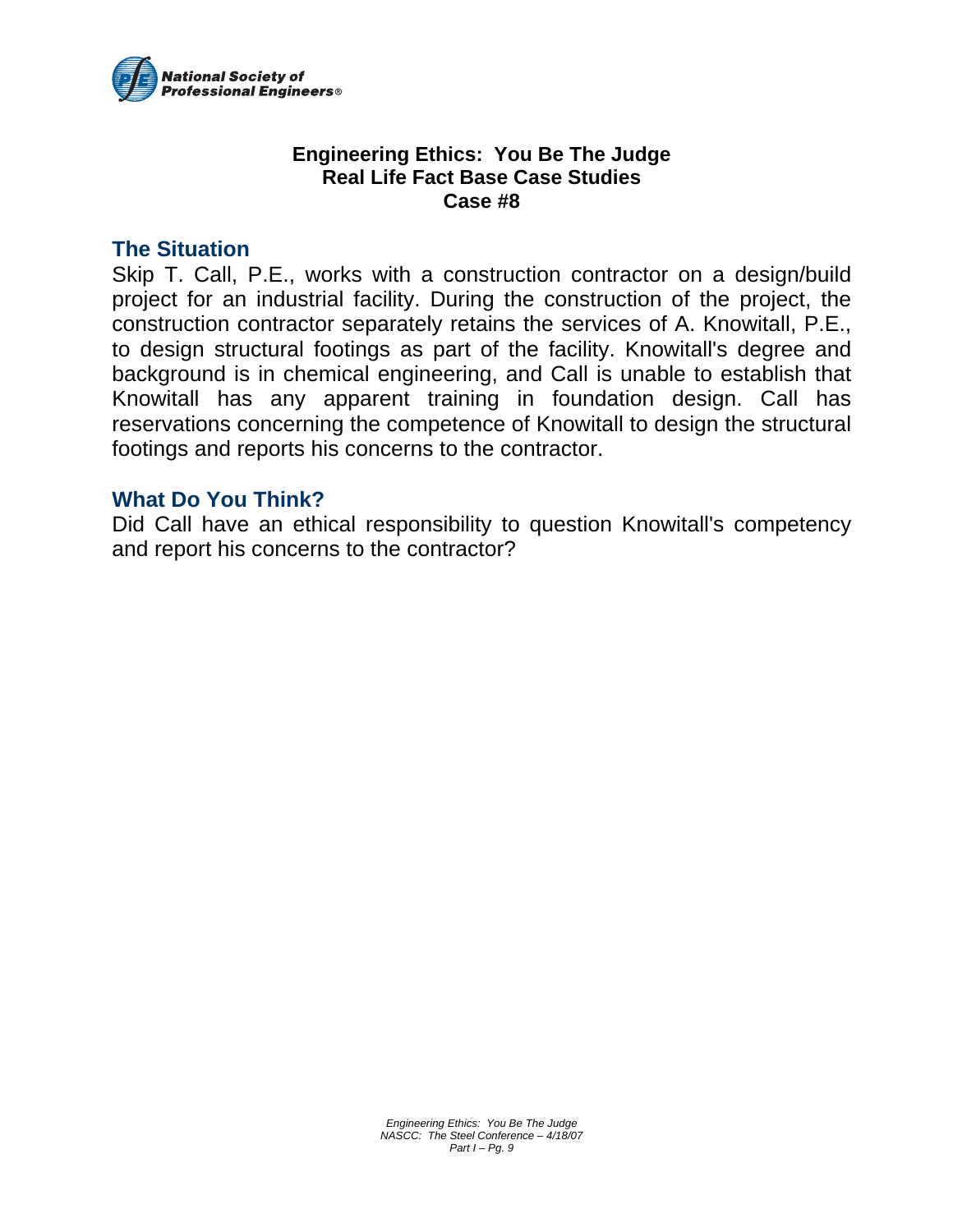

# **The Situation**

Hy Caliber, P.E., serves as a peer reviewer for an organized peer review program developed to help engineers improve their professional practice. When originally selected as a peer reviewer, Caliber is asked to sign a "confidentiality agreement" whereby Caliber agrees not to disclose confidential information involving peer-reviewed firms.

As part of a peer review visit, Caliber visits the firm of Ondi Edge, P.E. Following a review of technical documentation connected to a series of recent design projects involving Edge's firm, Caliber discovers that Edge's work may be in violation of state and local safety code requirements and could endanger public health, safety, and welfare.

# **What Do You Think?**

What are Caliber's ethical responsibilities under the circumstances?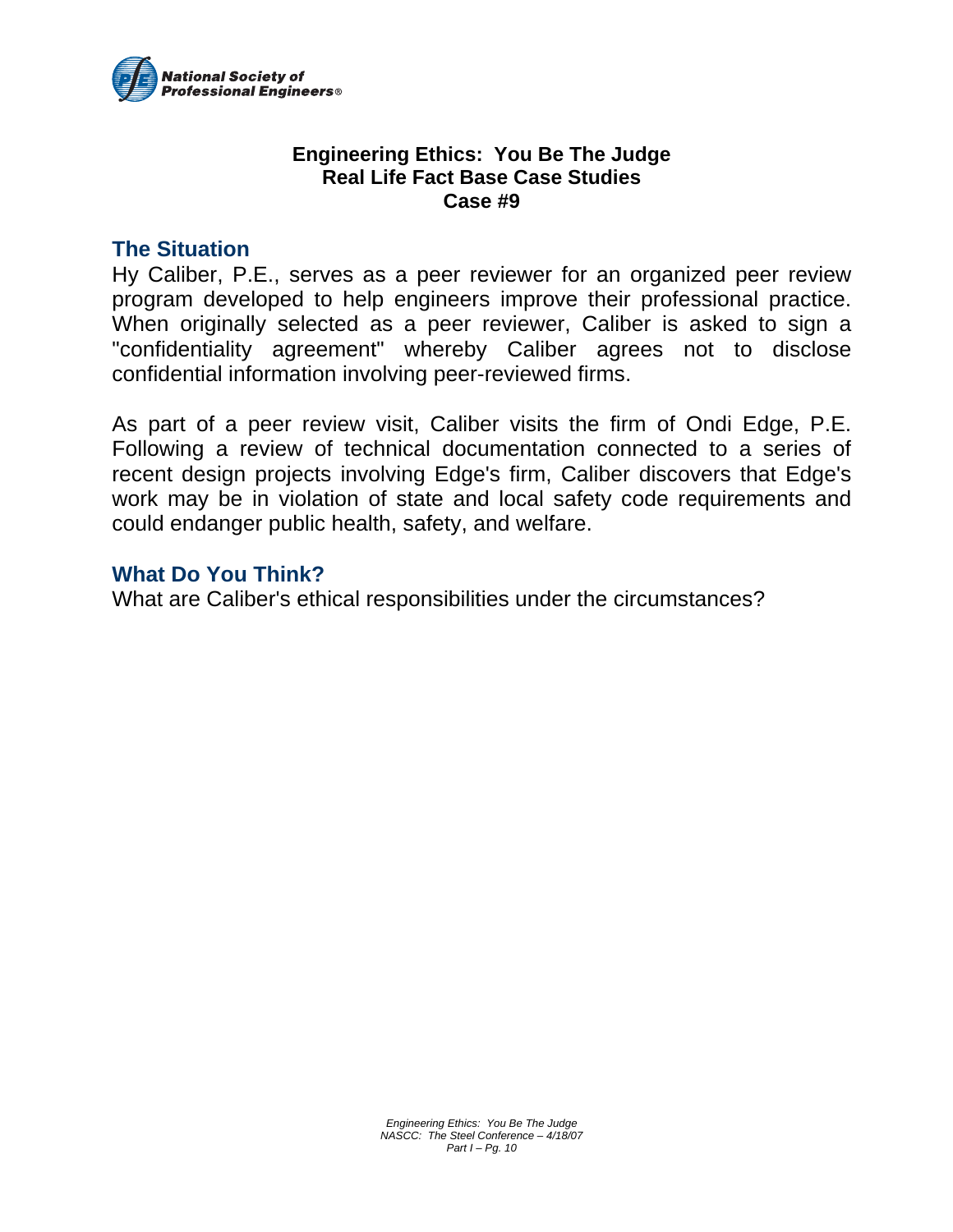

# **The Situation**

Avery Global, P.E., is a consulting engineer who works in the U.S. and abroad. Global is contacted by the government of Country A and asked to submit a proposal for a major water project being constructed there. As part of the project, Global is encouraged to associate with and retain Engineer B, a local engineer in Country A, with whom Global has worked on private projects in that country. One of the accepted "customs" in Country A is for consultants, such as engineers, to give substantial gifts to public officials in connection with the awarding of public works contracts. Global recognizes that the giving of such gifts may be a violation of U.S. law-although it may not technically violate the law in Country A. Engineer B proposes to Global that if the project is awarded to Global's firm, Engineer B will handle "business arrangements" in Country A and that Global will be involved in overall project management as well as all technical matters.

## **What Do You Think?**

Would it be ethical for Global to proceed with the project under these circumstances?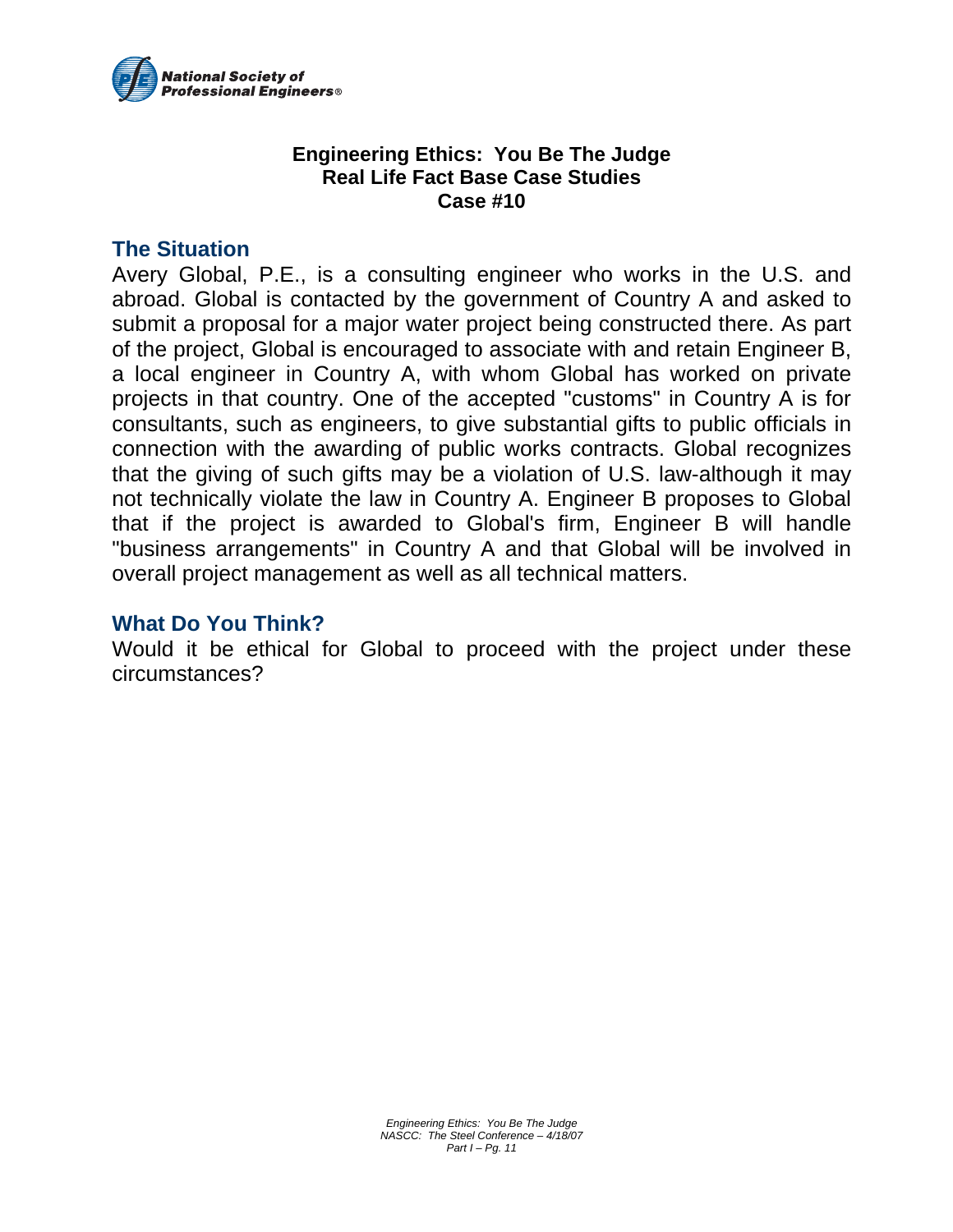

# **NSPE Code of Ethics for Engineers**

#### **Preamble**

Engineering is an important and learned profession. As members of this profession, engineers are expected to exhibit the highest standards of honesty and integrity. Engineering has a direct and vital impact on the quality of life for all people. Accordingly, the services provided by engineers require honesty, impartiality, fairness, and equity, and must be dedicated to the protection of the public health, safety, and welfare. Engineers must perform under a standard of professional behavior that requires adherence to the highest principles of ethical conduct.

#### **I. Fundamental Canons**

Engineers, in the fulfillment of their professional duties, shall:

- 1. Hold paramount the safety, health, and welfare of the public.
- 2. Perform services only in areas of their competence.
- 3. Issue public statements only in an objective and truthful manner.
- 4. Act for each employer or client as faithful agents or trustees.
- 5. Avoid deceptive acts.
- 6. Conduct themselves honorably, responsibly, ethically, and lawfully so as to enhance the honor, reputation, and usefulness of the profession.

#### **II. Rules of Practice**

- 1. Engineers shall hold paramount the safety, health, and welfare of the public.
	- If engineers' judgment is overruled under circumstances that endanger life or property, they shall notify their employer or client and such other authority as may be appropriate.
	- b. Engineers shall approve only those engineering documents that are in conformity with applicable standards.
	- c. Engineers shall not reveal facts, data, or information without the prior consent of the client or employer except as authorized or required by law or this Code.
	- d. Engineers shall not permit the use of their name or associate in business ventures with any person or firm that they believe is engaged in fraudulent or dishonest enterprise.
	- e. Engineers shall not aid or abet the unlawful practice of engineering by a person or firm.
	- f. Engineers having knowledge of any alleged violation of this Code shall report thereon to appropriate professional bodies and, when relevant, also to public authorities, and cooperate with the proper authorities in furnishing such information or assistance as may be required.
- 2. Engineers shall perform services only in the areas of their competence.
	- a. Engineers shall undertake assignments only when qualified by education or experience in the specific technical fields involved.
	- b. Engineers shall not affix their signatures to any plans or documents dealing with subject matter in which they lack competence, nor to any plan or document not prepared under their direction and control.
	- c. Engineers may accept assignments and assume responsibility for coordination of an entire project and sign and seal the engineering documents for the entire project, provided that each technical segment is signed and sealed only by the qualified engineers who prepared the segment.
- 3. Engineers shall issue public statements only in an objective and truthful manner.
	- a. Engineers shall be objective and truthful in professional reports, statements, or testimony. They shall include all relevant and pertinent information in such reports, statements, or testimony, which should bear the date indicating when it was current.

*Engineering Ethics: You Be The Judge NASCC: The Steel Conference – 4/18/07 Part I – Pg. 12*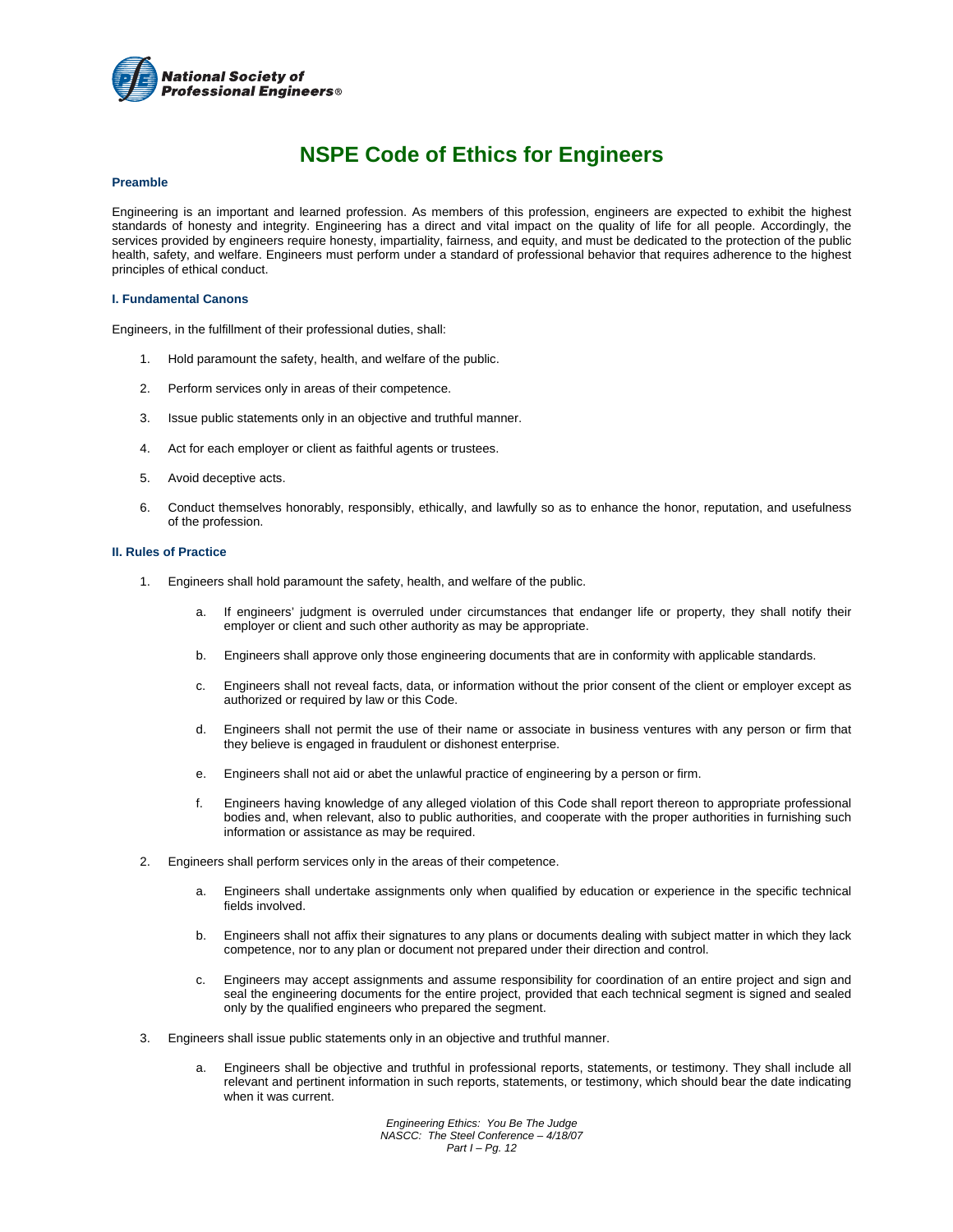

- b. Engineers may express publicly technical opinions that are founded upon knowledge of the facts and competence in the subject matter.
- c. Engineers shall issue no statements, criticisms, or arguments on technical matters that are inspired or paid for by interested parties, unless they have prefaced their comments by explicitly identifying the interested parties on whose behalf they are speaking, and by revealing the existence of any interest the engineers may have in the matters.
- 4. Engineers shall act for each employer or client as faithful agents or trustees.
	- a. Engineers shall disclose all known or potential conflicts of interest that could influence or appear to influence their judgment or the quality of their services.
	- b. Engineers shall not accept compensation, financial or otherwise, from more than one party for services on the same project, or for services pertaining to the same project, unless the circumstances are fully disclosed and agreed to by all interested parties.
	- c. Engineers shall not solicit or accept financial or other valuable consideration, directly or indirectly, from outside agents in connection with the work for which they are responsible.
	- d. Engineers in public service as members, advisors, or employees of a governmental or quasi-governmental body or department shall not participate in decisions with respect to services solicited or provided by them or their organizations in private or public engineering practice.
	- e. Engineers shall not solicit or accept a contract from a governmental body on which a principal or officer of their organization serves as a member.
- 5. Engineers shall avoid deceptive acts.
	- Engineers shall not falsify their qualifications or permit misrepresentation of their or their associates' qualifications. They shall not misrepresent or exaggerate their responsibility in or for the subject matter of prior assignments. Brochures or other presentations incident to the solicitation of employment shall not misrepresent pertinent facts concerning employers, employees, associates, joint venturers, or past accomplishments.
	- b. Engineers shall not offer, give, solicit, or receive, either directly or indirectly, any contribution to influence the award of a contract by public authority, or which may be reasonably construed by the public as having the effect or intent of influencing the awarding of a contract. They shall not offer any gift or other valuable consideration in order to secure work. They shall not pay a commission, percentage, or brokerage fee in order to secure work, except to a bona fide employee or bona fide established commercial or marketing agencies retained by them.

#### **III. Professional Obligations**

- 1. Engineers shall be guided in all their relations by the highest standards of honesty and integrity.
	- a. Engineers shall acknowledge their errors and shall not distort or alter the facts.
	- b. Engineers shall advise their clients or employers when they believe a project will not be successful.
	- c. Engineers shall not accept outside employment to the detriment of their regular work or interest. Before accepting any outside engineering employment, they will notify their employers.
	- d. Engineers shall not attempt to attract an engineer from another employer by false or misleading pretenses.
	- e. Engineers shall not promote their own interest at the expense of the dignity and integrity of the profession.
- 2. Engineers shall at all times strive to serve the public interest.
	- a. Engineers shall seek opportunities to participate in civic affairs; career guidance for youths; and work for the advancement of the safety, health, and well-being of their community.
	- b. Engineers shall not complete, sign, or seal plans and/or specifications that are not in conformity with applicable engineering standards. If the client or employer insists on such unprofessional conduct, they shall notify the proper authorities and withdraw from further service on the project.
	- c. Engineers shall endeavor to extend public knowledge and appreciation of engineering and its achievements.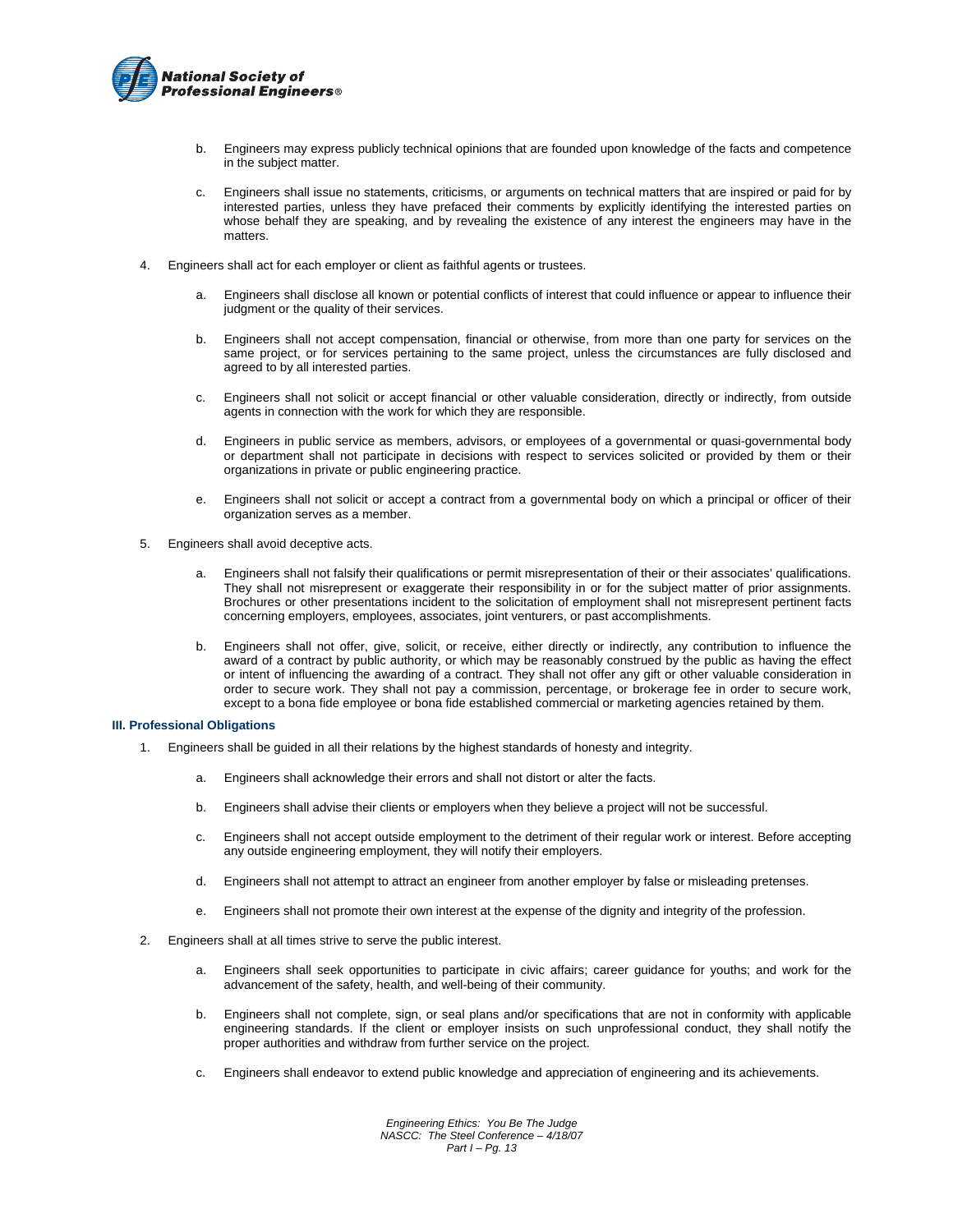

- d. Engineers shall strive to adhere to the principles of sustainable development<sup>1</sup> in order to protect the environment for future generations.
- 3. Engineers shall avoid all conduct or practice that deceives the public.
	- a. Engineers shall avoid the use of statements containing a material misrepresentation of fact or omitting a material fact.
	- b. Consistent with the foregoing, engineers may advertise for recruitment of personnel.
	- c. Consistent with the foregoing, engineers may prepare articles for the lay or technical press, but such articles shall not imply credit to the author for work performed by others.
- 4. Engineers shall not disclose, without consent, confidential information concerning the business affairs or technical processes of any present or former client or employer, or public body on which they serve.
	- a. Engineers shall not, without the consent of all interested parties, promote or arrange for new employment or practice in connection with a specific project for which the engineer has gained particular and specialized knowledge.
	- b. Engineers shall not, without the consent of all interested parties, participate in or represent an adversary interest in connection with a specific project or proceeding in which the engineer has gained particular specialized knowledge on behalf of a former client or employer.
- 5. Engineers shall not be influenced in their professional duties by conflicting interests.
	- a. Engineers shall not accept financial or other considerations, including free engineering designs, from material or equipment suppliers for specifying their product.
	- b. Engineers shall not accept commissions or allowances, directly or indirectly, from contractors or other parties dealing with clients or employers of the engineer in connection with work for which the engineer is responsible.
- 6. Engineers shall not attempt to obtain employment or advancement or professional engagements by untruthfully criticizing other engineers, or by other improper or questionable methods.
	- a. Engineers shall not request, propose, or accept a commission on a contingent basis under circumstances in which their judgment may be compromised.
	- b. Engineers in salaried positions shall accept part-time engineering work only to the extent consistent with policies of the employer and in accordance with ethical considerations.
	- c. Engineers shall not, without consent, use equipment, supplies, laboratory, or office facilities of an employer to carry on outside private practice.
- 7. Engineers shall not attempt to injure, maliciously or falsely, directly or indirectly, the professional reputation, prospects, practice, or employment of other engineers. Engineers who believe others are guilty of unethical or illegal practice shall present such information to the proper authority for action.
	- a. Engineers in private practice shall not review the work of another engineer for the same client, except with the knowledge of such engineer, or unless the connection of such engineer with the work has been terminated.
	- b. Engineers in governmental, industrial, or educational employ are entitled to review and evaluate the work of other engineers when so required by their employment duties.
	- c. Engineers in sales or industrial employ are entitled to make engineering comparisons of represented products with products of other suppliers.
- 8. Engineers shall accept personal responsibility for their professional activities, provided, however, that engineers may seek indemnification for services arising out of their practice for other than gross negligence, where the engineer's interests cannot otherwise be protected.
	- a. Engineers shall conform with state registration laws in the practice of engineering.
	- b. Engineers shall not use association with a nonengineer, a corporation, or partnership as a "cloak" for unethical acts.

*Engineering Ethics: You Be The Judge NASCC: The Steel Conference – 4/18/07 Part I – Pg. 14*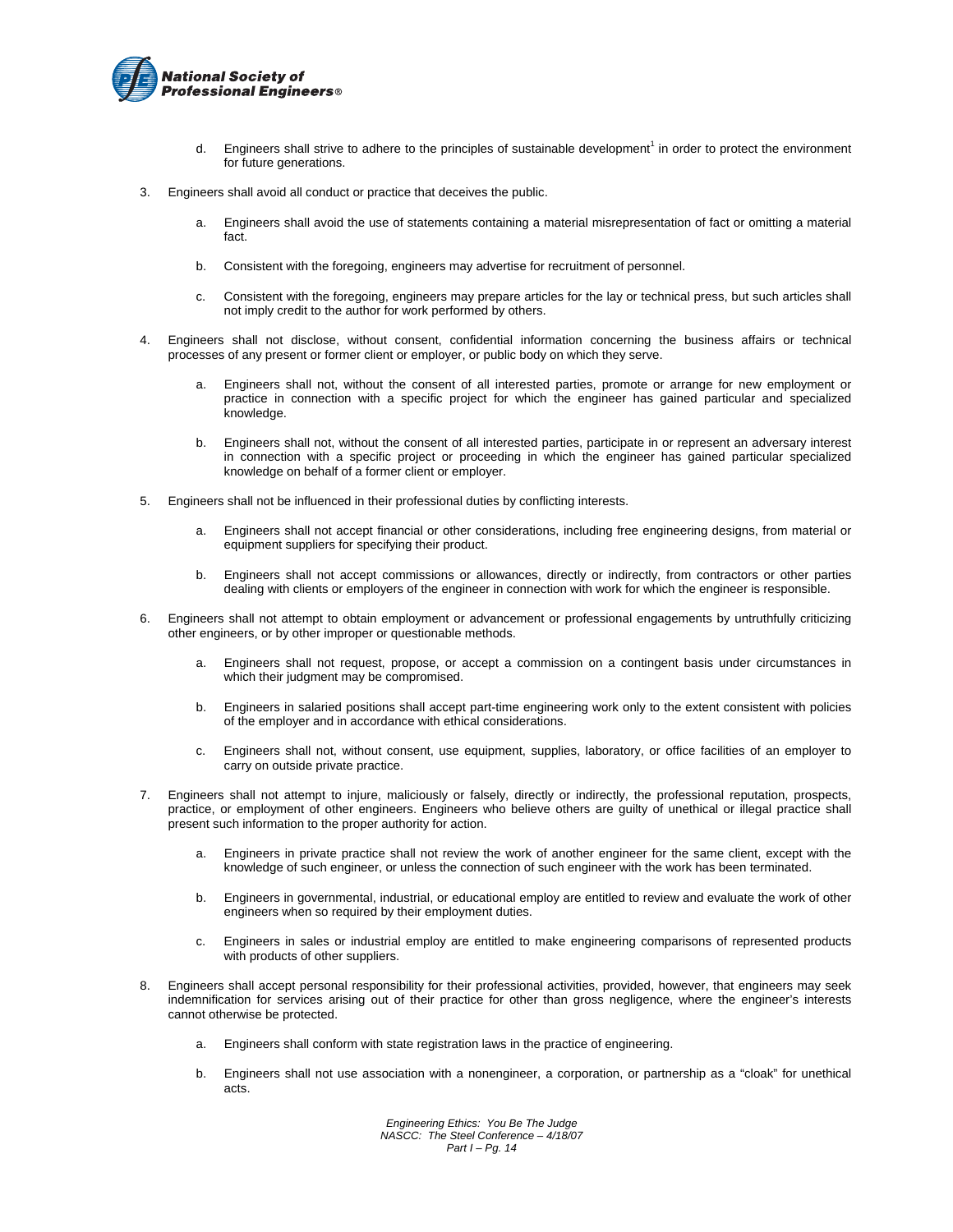

- 9. Engineers shall give credit for engineering work to those to whom credit is due, and will recognize the proprietary interests of others.
	- a. Engineers shall, whenever possible, name the person or persons who may be individually responsible for designs, inventions, writings, or other accomplishments.
	- b. Engineers using designs supplied by a client recognize that the designs remain the property of the client and may not be duplicated by the engineer for others without express permission.
	- c. Engineers, before undertaking work for others in connection with which the engineer may make improvements, plans, designs, inventions, or other records that may justify copyrights or patents, should enter into a positive agreement regarding ownership.
	- d. Engineers' designs, data, records, and notes referring exclusively to an employer's work are the employer's property. The employer should indemnify the engineer for use of the information for any purpose other than the original purpose.
	- e. Engineers shall continue their professional development throughout their careers and should keep current in their specialty fields by engaging in professional practice, participating in continuing education courses, reading in the technical literature, and attending professional meetings and seminars.

Footnote 1 "Sustainable development" is the challenge of meeting human needs for natural resources, industrial products, energy, food, transportation, shelter, and effective waste management while conserving and protecting environmental quality and the natural resource base essential for future development.

—*As Revised January 2006*—

"By order of the United States District Court for the District of Columbia, former Section 11(c) of the NSPE Code of Ethics prohibiting competitive bidding, and all policy statements, opinions, rulings or other guidelines interpreting its scope, have been rescinded as unlawfully interfering with the legal right of engineers, protected under the antitrust laws, to provide price information to prospective clients; accordingly, nothing contained in the NSPE Code of Ethics, policy statements, opinions, rulings or other guidelines prohibits the submission of price quotations or competitive bids for engineering services at any time or in any amount."

#### **Statement by NSPE Executive Committee**

In order to correct misunderstandings which have been indicated in some instances since the issuance of the Supreme Court decision and the entry of the Final Judgment, it is noted that in its decision of April 25, 1978, the Supreme Court of the United States declared: "The Sherman Act does not require competitive bidding."

It is further noted that as made clear in the Supreme Court decision:

- 1. Engineers and firms may individually refuse to bid for engineering services.
- 2. Clients are not required to seek bids for engineering services.
- 3. Federal, state, and local laws governing procedures to procure engineering services are not affected, and remain in full force and effect.
- 4. State societies and local chapters are free to actively and aggressively seek legislation for professional selection and negotiation procedures by public agencies.
- 5. State registration board rules of professional conduct, including rules prohibiting competitive bidding for engineering services, are not affected and remain in full force and effect. State registration boards with authority to adopt rules of professional conduct may adopt rules governing procedures to obtain engineering services.
- 6. As noted by the Supreme Court, "nothing in the judgment prevents NSPE and its members from attempting to influence governmental action . . ."

NOTE: In regard to the question of application of the Code to corporations vis-à-vis real persons, business form or type should not negate nor influence conformance of individuals to the Code. The Code deals with professional services, which services must be performed by real persons. Real persons in turn establish and implement policies within business structures. The Code is clearly written to apply to the Engineer, and it is incumbent on members of NSPE to endeavor to live up to its provisions. This applies to all pertinent sections of the Code.

> *Engineering Ethics: You Be The Judge NASCC: The Steel Conference – 4/18/07 Part I – Pg. 15*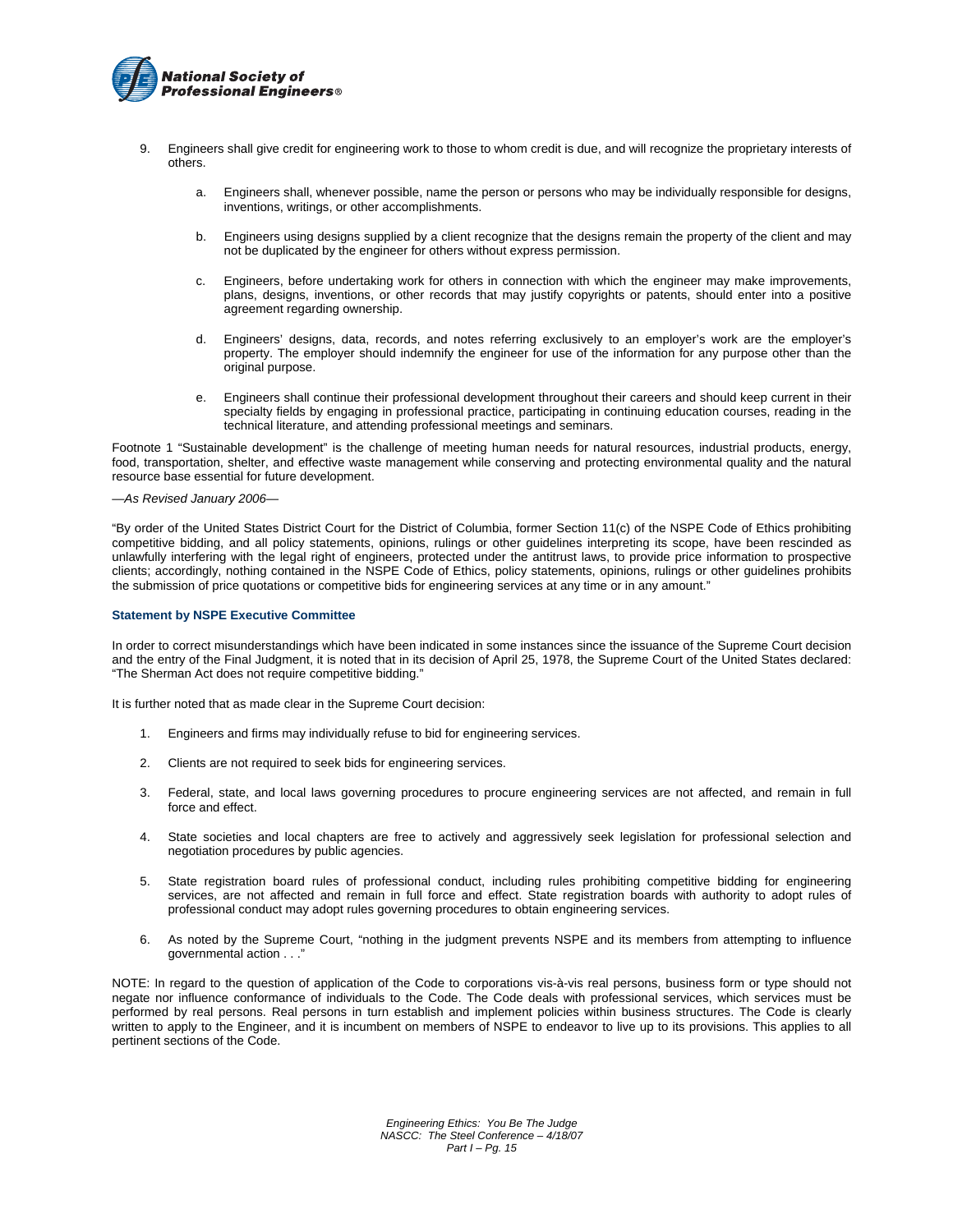

# *Engineering Ethics: You Be The Judge*

# *Part II*

# *"NSPE Board of Ethical Review (BER) Opinion"*



#### **Arthur E. Schwartz, Esq., CAE**

Arthur Edward Schwartz, Esq., CAE, is the Deputy Executive Director and General Counsel of the National Society of Professional Engineers. Mr. Schwartz writes both an ethics and a legal column in NSPE's monthly publication *PE Magazine*, and has written extensively for various professional journals on matters involving the practice of engineering. He has participated as a guest lecturer at many colleges and universities, federal and state agencies, and several national professional association meetings.

Mr. Schwartz is a member of the American Bar Association, as well as the Virginia, District of Columbia, and Florida Bar Associations. He is also an Honorary Member of the National Academy of Forensic Engineers, a member of the National Institute for Engineering Ethics (NIEE) Executive Board, and a Certified Association Executive (CAE).

> *April 18, 2007 National Association of Steel Construction Conference (NASCC) Ernest N. Morial Convention Center New Orleans, LA*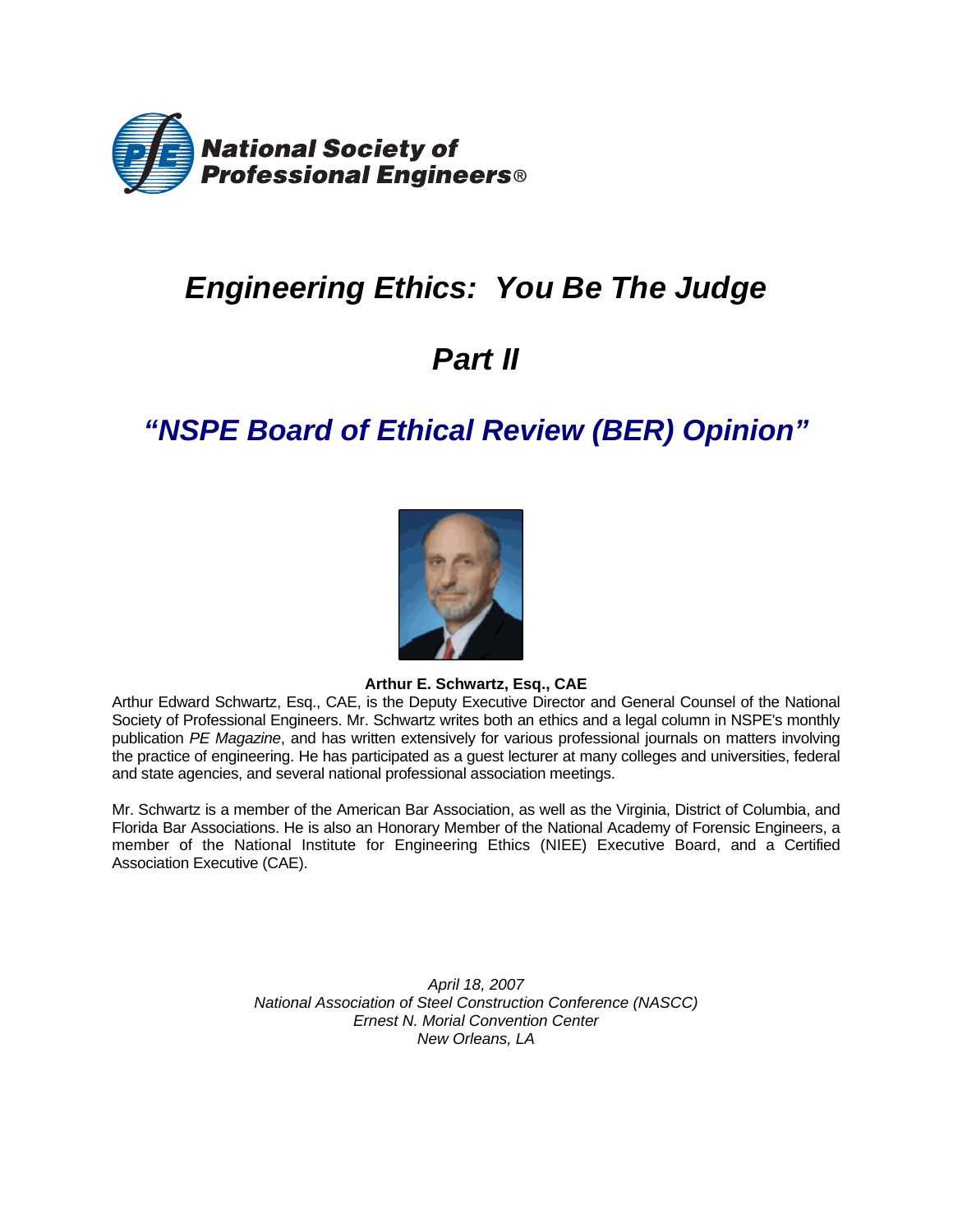

### **What the Board Said**

Pickle acted unethically in the way he listed the names. He gave prominence to his new firm by its identification at the title, while listing UVW Consultants only as "Engineer of Record" at the end of the article. It may be argued that the stated listings were not dishonest, but this defense is unacceptable for something so potentially misleading and unfair. Consider: Had the author been a journalist or freelance technical writer, surely UVW Consultants, the design firm, would have been recognized as material for the article and clearly identified within the body of the story. Pickle's failure to include that relevant information was apparently deliberate and less than forthright.

Numerous sections of the NSPE Code of Ethics are relevant in this case. The Preamble requires "honesty . . . fairness and equity." The Code also states that engineers "shall be guided . . . by the highest standards of integrity." Pickle did not behave toward his former employer UVW with these provisions in mind.

Also relevant are the requirements that engineers issue public statements only in an objective and truthful manner, and that engineers "shall include all relevant and pertinent information." Neither Pickle's opening identification nor his closing listing of the engineer of record can serve as full compliance here.

In addition, the Code provides that engineers "shall not falsify or permit misrepresentation of . . . their associates' . . . qualifications." The BER believes that opening the identification with Pickle's current employer served to impute the work to the new employer, who had nothing to do with the project.

Another section provides that engineers "shall avoid . . . a material misrepresentation of fact or omitting a material fact necessary to keep statements from being misleading." Once again, Pickle's article fails to pass muster.

Finally, Pickle's article is deficient when measured by the section that requires that engineers give credit for engineering work to those to whom credit is due and recognize the proprietary interests of others.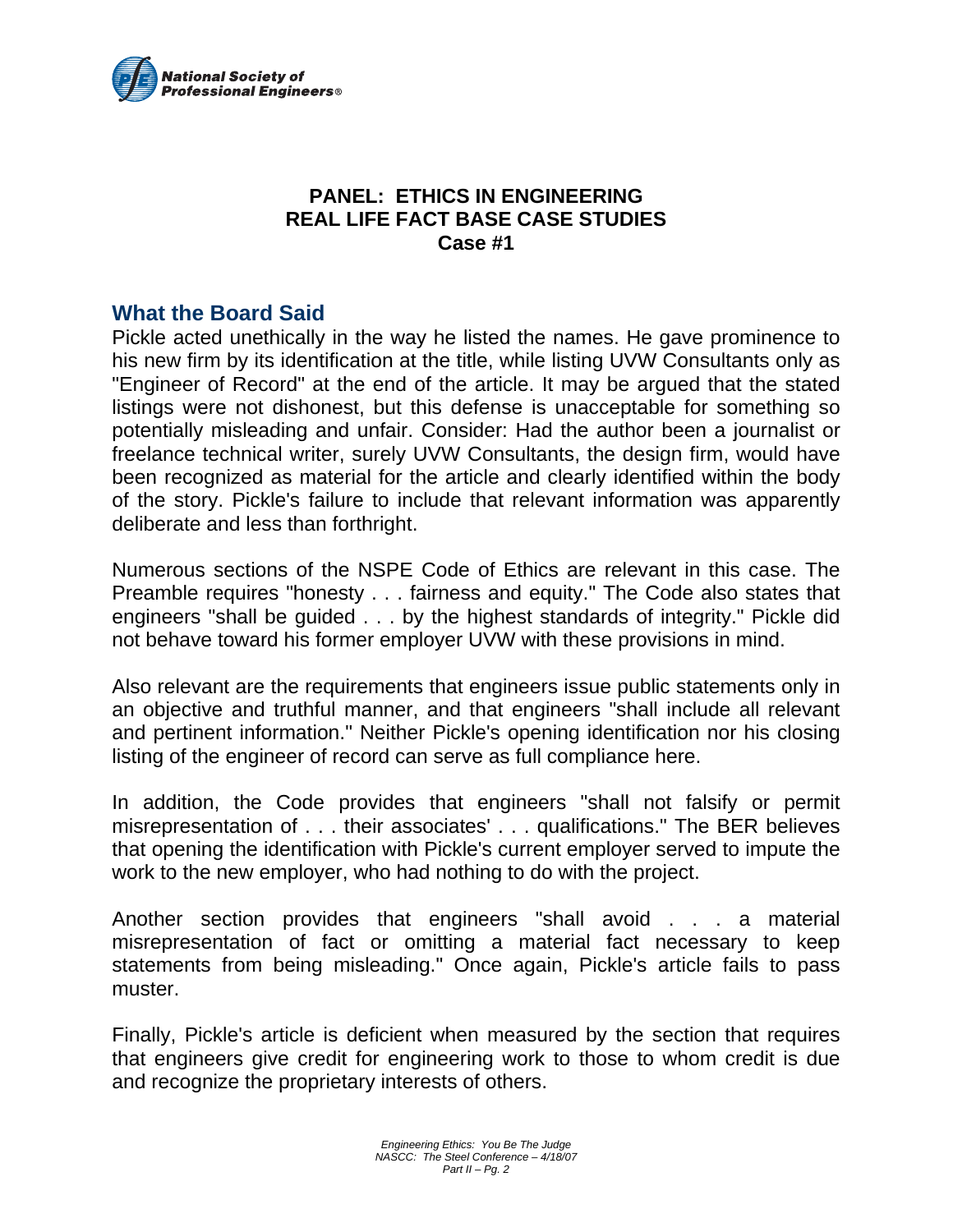

### **What the Board Said**

Tellimuch acted unethically in each case. Whatever rationale Tellimuch may use to draw his conclusion, valid or not, the select language of the report precludes any interpretation that any or all 90 piles met safety requirements.

It is not evident that Tellimuch's selective use of technical fact was inspired by the adversarial circumstance, nor does it matter. As evidence, the report appears to serve no purpose except to impugn Tehk and to support the original testimony of the municipality's expert witness. As an engineering document, the report is incomplete, and does a disservice to Tellimuch's client by potentially misdirecting a conclusion. Neither interpretation is tolerated by the NSPE Code of Ethics, which requires that engineers "shall include all relevant and pertinent information in such reports, statements, or testimony."

Further, by excluding the pile-driving records, Tellimuch has denied himself the opportunity to present a rationale for discounting their value, and thereby to serve his client.

Tellimuch's failure to communicate with Tehk's on-site representative, and failure to communicate with the contractor, workers, or others on the job, is a failure of fact-gathering diligence.

Tellimuch's selective use of data in the municipality's defense is an egregious denial of the duties and responsibilities of a professional engineer in any setting-legal, quasi-legal, or nonlegal.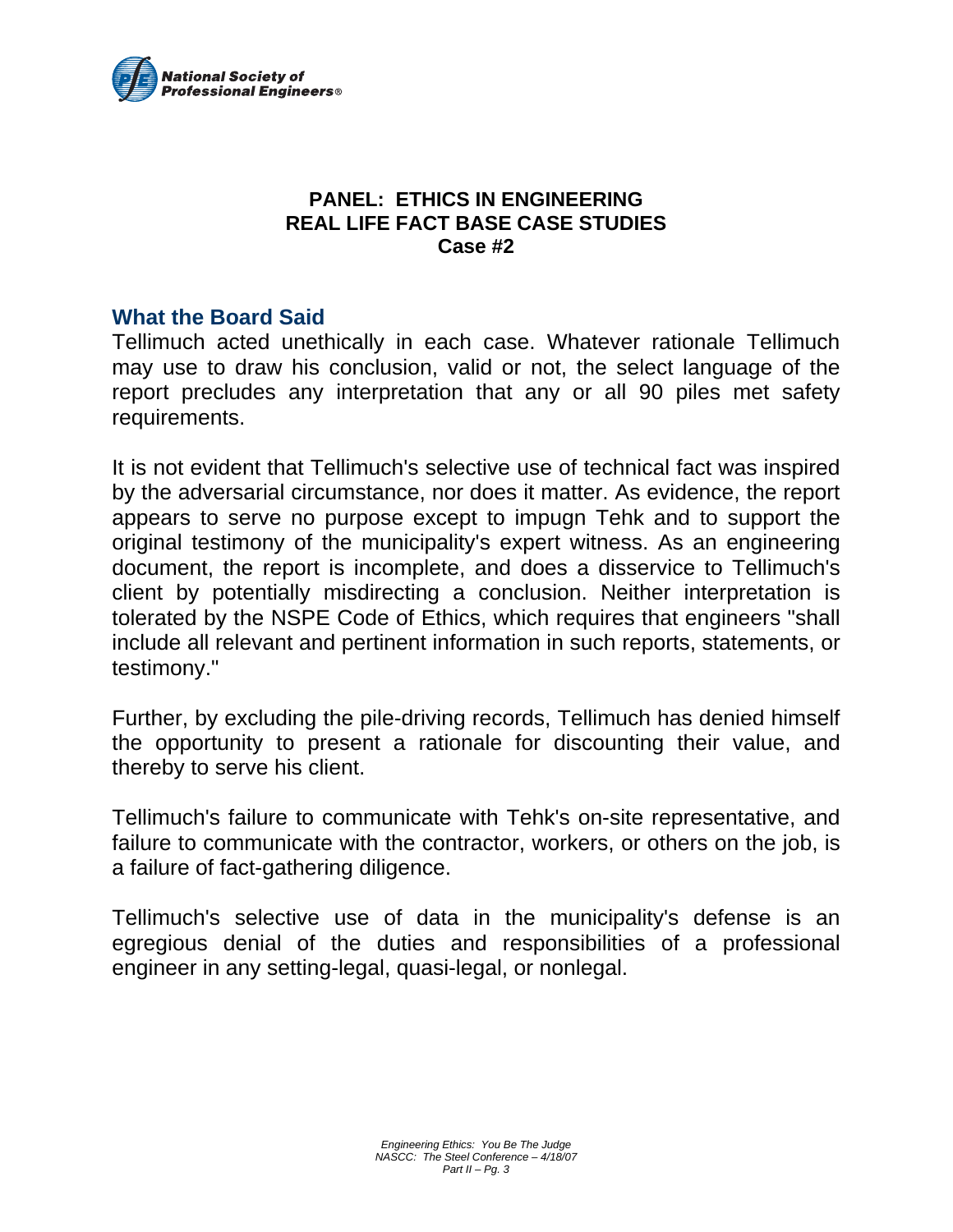

### **ENGINEERING ETHICS: YOU BE THE JUDGE REAL LIFE FACT BASE CASE STUDIES Case #3**

## **What the Board Said**

The NSPE Board of Ethical Review (BER) has considered similar issues in previous cases, and provided a context for understanding this situation.

In one case, an engineer serving on a community-service corporation was responsible for obtaining money to construct a courthouse and office. The engineer was instrumental in getting the federal government to spend the money on the project, but his service corporation had no influence in determining who would design or build the project. The engineer wanted to be a subconsultant to a larger design firm, and submitted proposals to the responsible federal government agency. The BER found no violation of the ethical code.

In another case, an engineer served on the board of directors of a private health care provider that had contracted with the county hospital board to operate a health care facility where some engineering work was needed. The engineer received a contract from the private provider to perform the work. The decision was made by the private board, of which the engineer was a member, and the engineer participated in the decision. The BER concluded that the engineer could not ethically seek the work or participate in the decision of selecting himself.

In the present case, the city will award the library contract using HUD funds. The college trustees and city fathers must have a very close relationship. Although Strong will not be involved in the decision, he is too close to the city and could influence its decision. According to the BER, it would be unethical for Strong to be considered for providing engineering services on this project.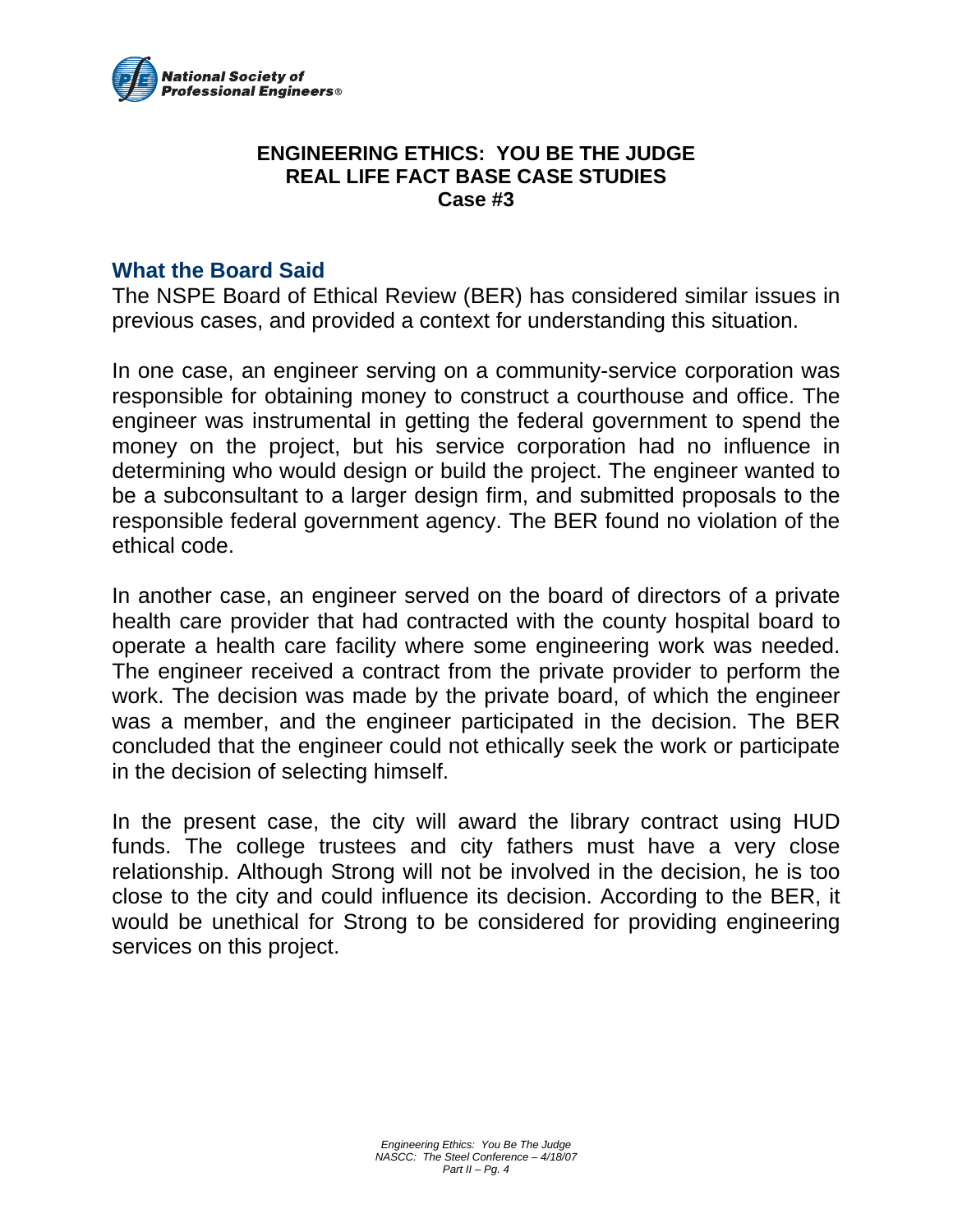

## **What the Board Said**

It would be unethical for Worthy to carry out the contractor's proposal. It is essential that engineers maintain a truly arms-length relationship with such entities as contractors and vendors having, or potentially having, contractual arrangements with engineers employers or clients. The case involves two primary issues: First, Worthy would be referring clients to the contractor and for that receiving a commission-a clear conflict of interest. Moreover, the Code specifically prohibits the receiving of commission or other valuables from a contractor. Second, the contractor makes no suggestion that Worthy disclose to his client his conflict of interest as required by the Code. Further, a broad interpretation of the Code's provision on political contributions would indicate that an engineer receiving contributions (commissions) or other valuable considerations would also constitute an ethical violation.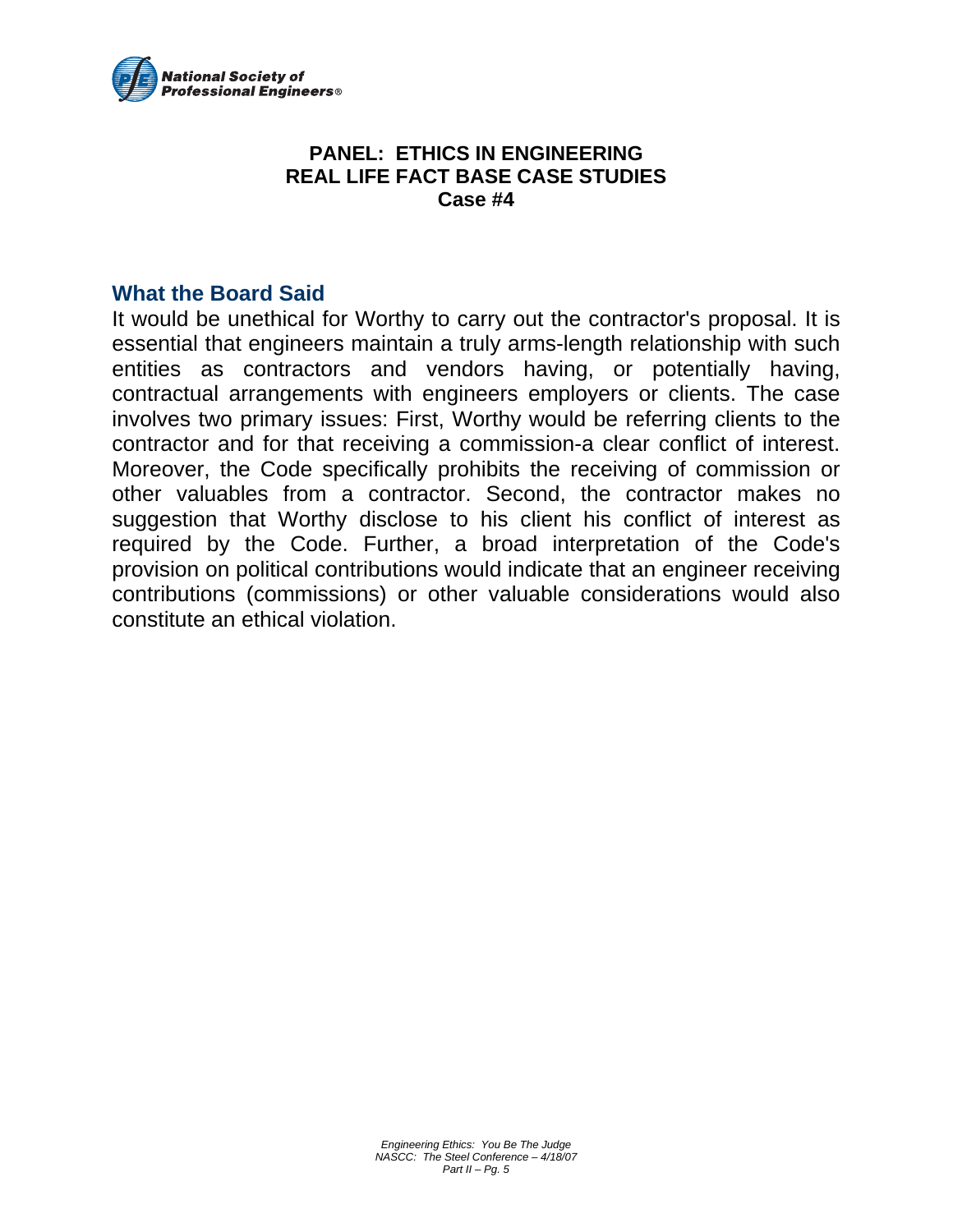

### **What the Board Said**

Several aspects of this case need to be considered in order to evaluate appropriate courses of action and ethical implications. For example, did the changes improve the report quality? Did the changes modify or change the results inappropriately? Did the changes make the report clearer or more confusing? Was the report published by the sponsor or just used in-house?

One could argue that the "changed" report will be used specifically and only by the sponsor in their internal decision-making process. The sponsor paid for the research and it is theirs to use as they see fit, as long as they do not modify the results to serve a purpose not intended by the research engineer. However, the report remains the responsibility of the author and should not be changed. The sponsor could ethically write another report using Steadfast's information with appropriate references. The Code requires that the engineer's name not be affixed to any document not prepared under their direction and control.

If the "changed" report is to be published by the sponsor or if the "certain changes" made by the sponsor did change the actual conclusions of the engineer's report, one could question the ethics of the sponsor. The sponsor is obligated to notify the engineer of the changes and seek his permission. Under these circumstances, the engineer should, at a minimum, request the removal of his name from the changed report. At a maximum, the engineer should take the sponsor to court. Of course, several actions between these extremes are possible and should be explored.

According to the NSPE Code of Ethics, engineers should be objective and truthful in reports. They should also include all relevant and pertinent information. Furthermore, the Code states that engineers must not permit the use of their names in business ventures with any person that they have reason to believe is engaging in fraudulent or dishonest business or professional practice. A fundamental canon of the Code states that the engineer shall act in professional matters for each employer or client as faithful agents or trustees. Assuming that the sponsor involved in this case was an engineer, he should also be aware of and adhere to the profession's ethics code.

The Board of Ethical Review therefore concluded that the sponsor acted unethically toward Steadfast and that Steadfast would be ethical in taking action against the sponsor.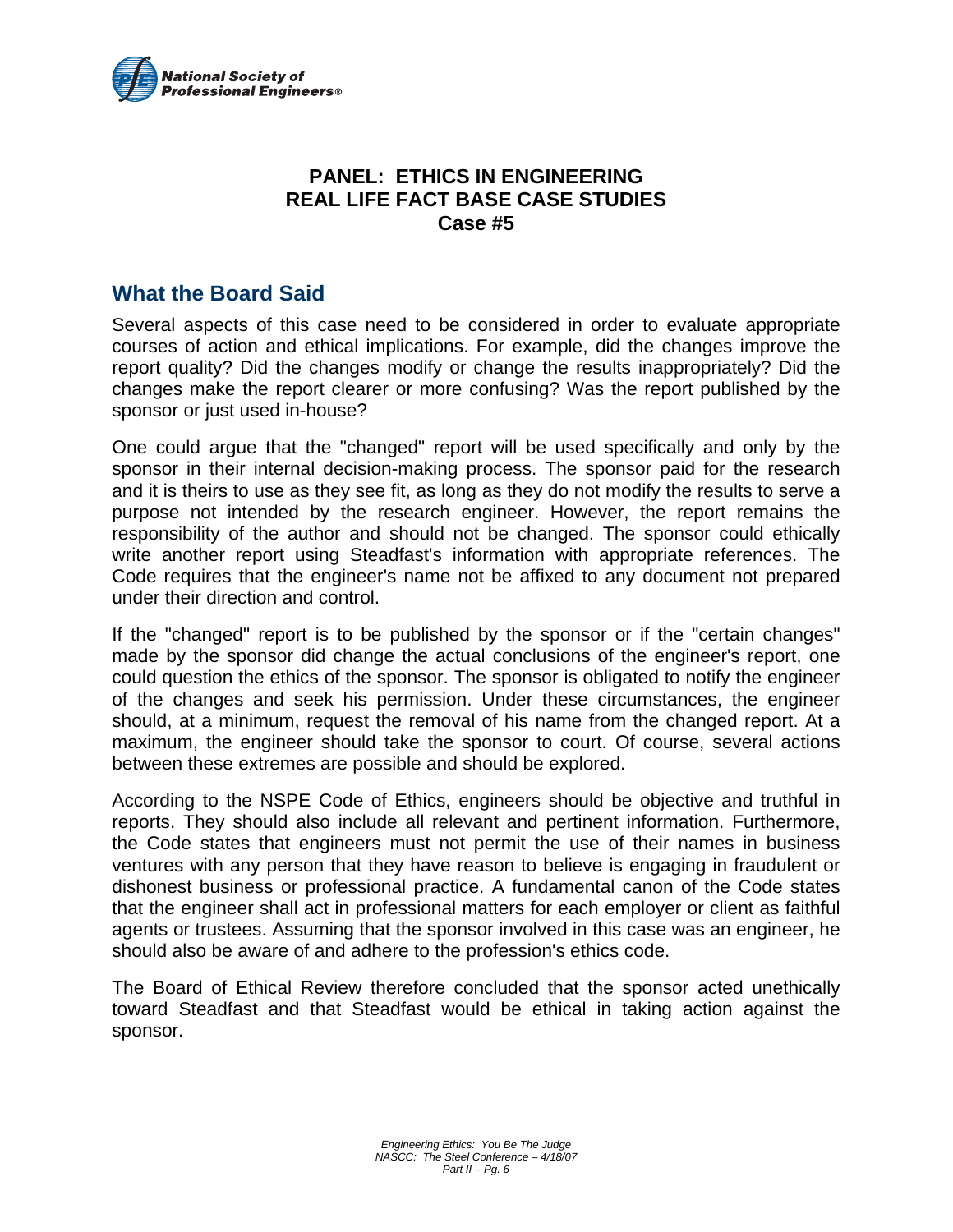

# **What the Board Said**

A design/build or turnkey construction process has been used by industry for many years and is becoming more common in governmental work. It is accepted by both the business community and the profession. In fact, as early as 1965, the NSPE Board of Directors adopted a policy that recognizes design/construct or turnkey as an established and acceptable practice, provided that engineering services are performed under the direction of a licensed professional engineer.

Since NSPE has adopted a policy acknowledging the acceptability of this type of construction process, and since this has been confirmed by prior Board of Ethical Review cases, Smartz complies with the Preamble requiring adherence to the principles of ethical conduct on behalf of the public, clients, employers, and the profession. Because the utility has solicited proposals for a design/build process, Smartz has avoided deceptive acts, as required by the Code. The Board assumes that since Smartz participated in the selection of the partners to submit a response to the request for a proposal, all the participants are of good reputation. In addition, all conflicts of interest, if any, have been disclosed to the utility, since it is apparent that Smartz is working closely with a contractor and a manufacturer because of the request for a turnkey proposal.

Smartz will be associated with a manufacturer and a contractor, implying that each will limit their activities to their respective fields of expertise. Finally, Smartz is accepting compensation solely from the utility and none from the contractor or manufacturer. Each of the participants is preparing the proposal at their own expense. This, in the Board's opinion, complies with the intent of the Code.

Thus, engineers may ethically participate in a design/build project as stated in the facts of this case.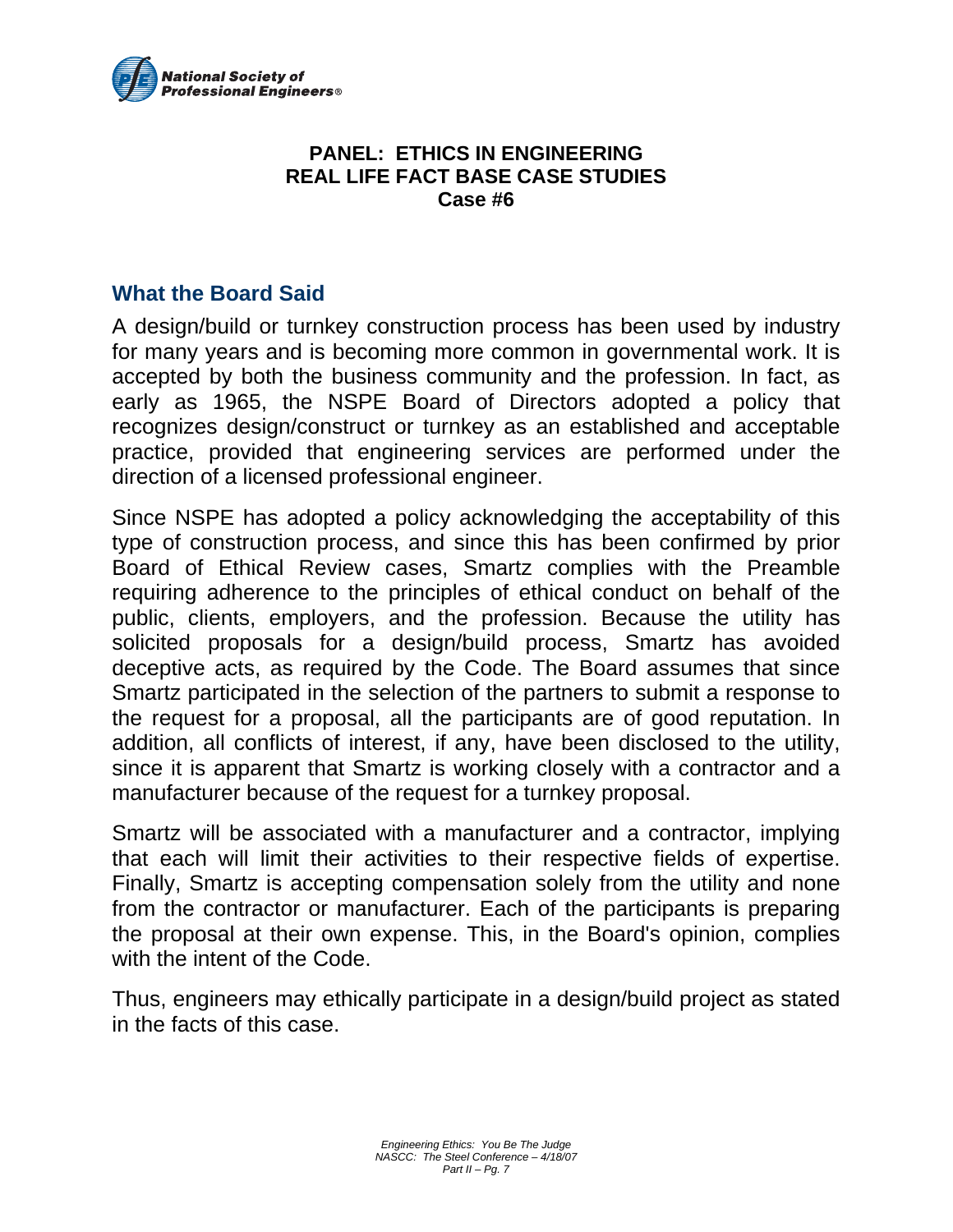

## **What the Board Said**

It was unethical for Neckted to maintain the retirement fund while serving as secretary of commerce, but he acted ethically-with on proviso-in considering issues relating to the major development project. When such consideration specifically and directly related to the professional services provided by his former engineering firm, the NSPE Code of Ethics does not allow his participation.

Neckted's disclosure of the facts and circumstance surrounding his retirement fund and his relationship with his engineering firm constituted a disclosure of the possible conflict of interest. But that did not come within the ethical guidelines of the Code and was not a proper course in dealing with the appearance of conflict. An engineer can only avoid such a conflict either by <169>disposing of his land and holdings prior to undertaking the commission or by declining to perform the services if it is not feasible or desirable for him to dispose of his land at the particular time<170>; in this case, a minimum amount of stock in his former firm. Such an approach would not constitute an unfair and unreasonable financial hardship for Neckted and would not go beyond the requirements of the Code.

Neckted's role as secretary of commerce presumably involves a broad range of commercial, business, and related issues involving the financial well-being of the state, so the development project would be an appropriate topic for his involvement. However, when it comes to issues involving his engineering firm, one may assume that Neckted's judgment and knowledge would be influenced by his ongoing relationship with the firm. As a principal in the consulting firm, Neckted's relationship with the developer should require that, as secretary of commerce, he remove himself from consideration of these development project issues.

Mere disclosure of a potential conflict of interest to a client or employer does not, in and of itself, eliminate the conflict of interest issue (contrast Code of Ethics Section II.4.a. with Section III.5). A greater level of ethical commitment is required of professional engineers.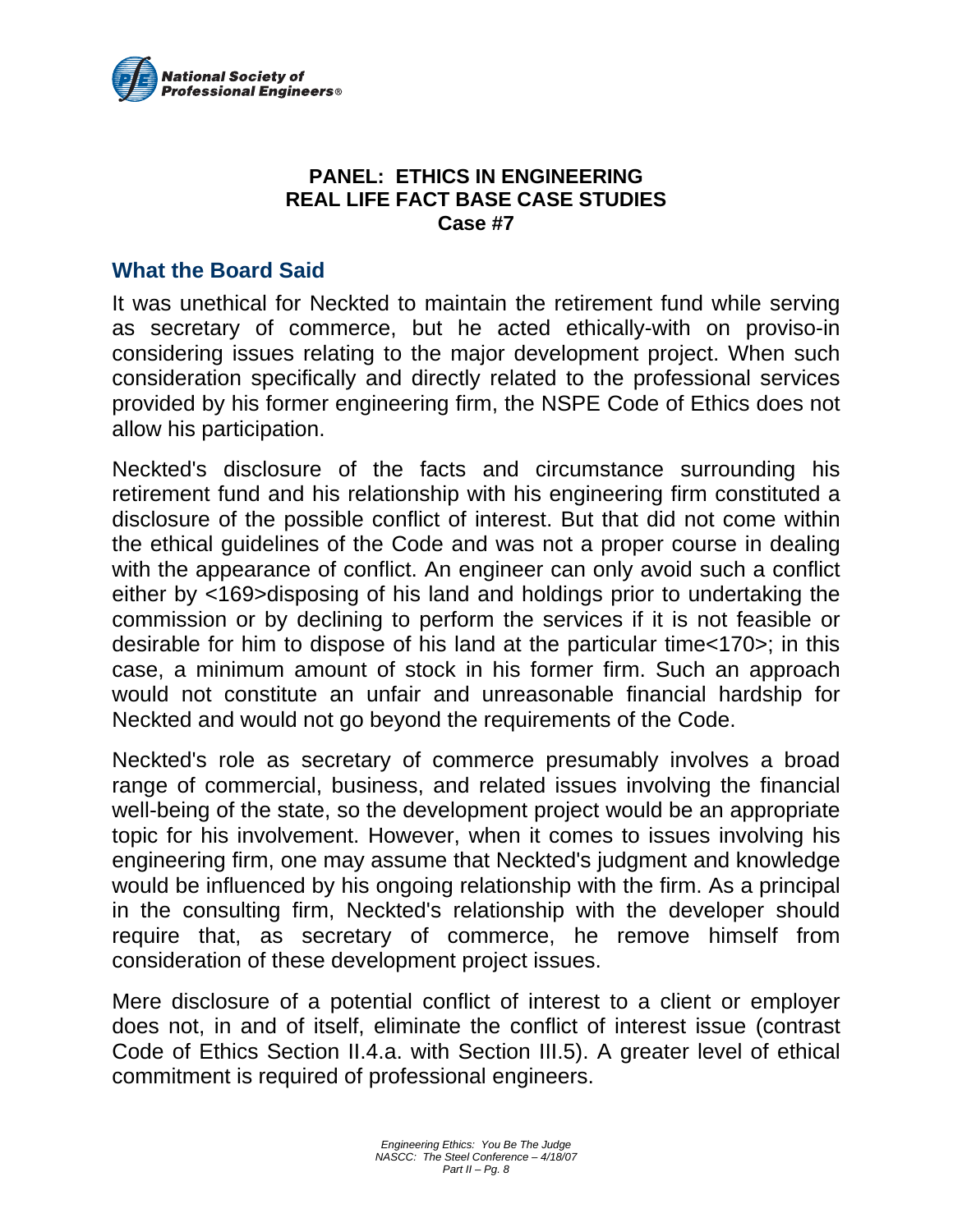

### **What the Board Said**

Yes. There is at least a reasonable basis for Call to conclude that Knowitall does not possess the needed education, training, and experience to do the work. If Call actually determines such a competency mismatch, then Call should confront Knowitall, make his concerns known, and recommend that Knowitall withdraw from the project. If Knowitall refuses to follow this advice, Call has an obligation under the NSPE Code of Ethics to bring the matter to the attention of his client and appropriate authorities, and, if his concerns are not met, to withdraw from the project.

Moreover, while it may be possible for Knowitall, as a consultant to the contractor, to retain the services of a competent structural engineer to design the structural footings for the facility, the NSPE Board of Ethical Review does not consider this feasible under the facts. Rather, it appears that Knowitall was retained specifically for the sole and exclusive purpose of designing the structural footings in question. If Knowitall were to seek a separate firm to perform that very task, one would have wonder what Knowitall was actually hired to perform and for what he was being paid.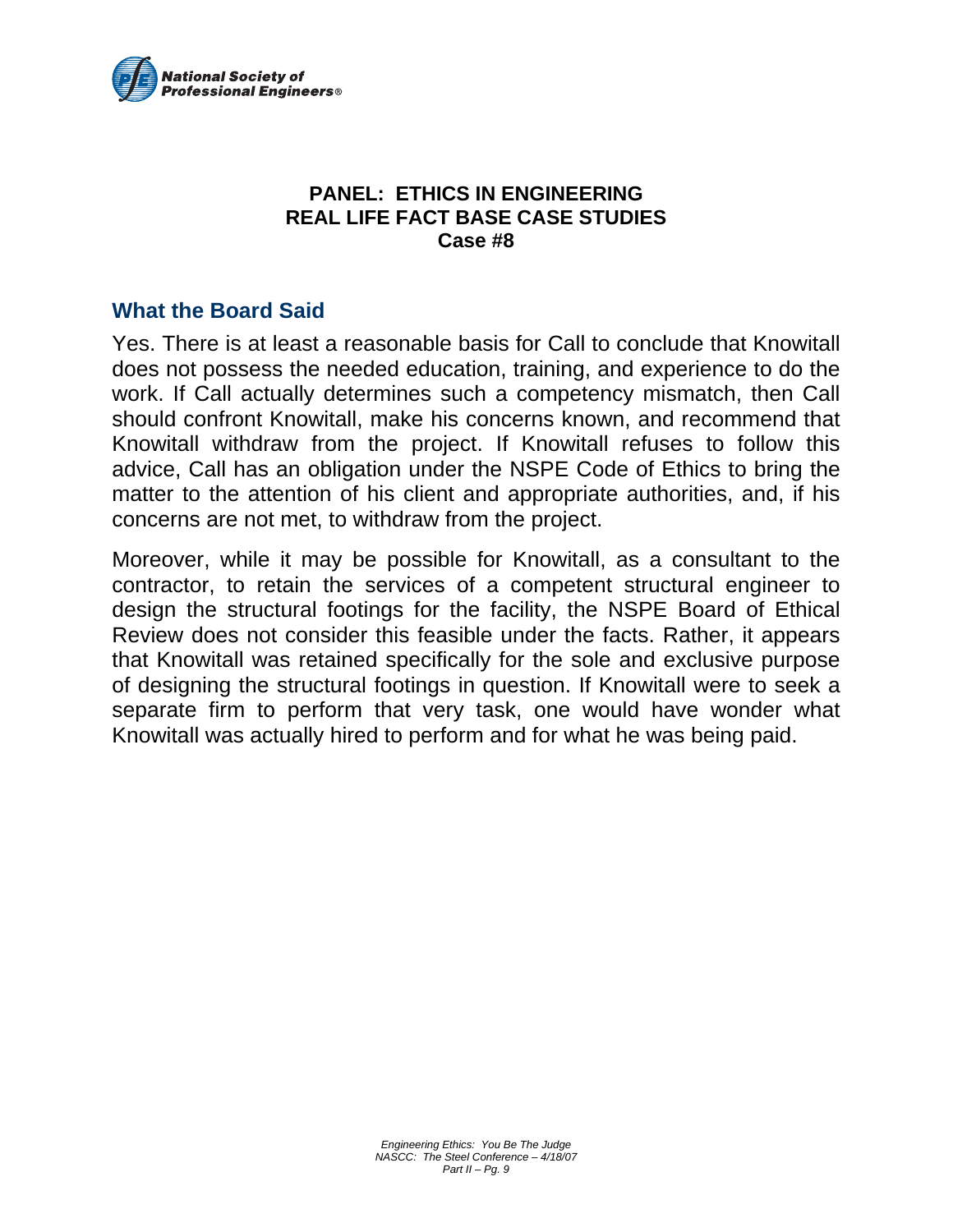

### **What the Board Said**

If Caliber determines that Edge's work is or may be in violation of state and local safety requirements and endangers public health, safety, and welfare, Caliber should immediately discuss these issues with Edge in an effort to clarify and resolve this issue quickly. If Caliber and Edge are unable to resolve the issue, Caliber must inform Edge that as a professional engineer, his only alternative is to notify the proper authorities.

In recent years, various professions, including engineering groups, have successfully developed peer review programs. These voluntary programs have been immensely successful in creating a mechanism for professionals to work together in a collegial atmosphere to understand and improve professional practice. This can be accomplished by analyzing and evaluating the actions, decisions, and techniques of the professional and offering constructive and, at times, critical feedback. Peer review enhances professional practice.

However, such programs are built on a foundation of confidentiality-an individual agreeing to serve as a peer reviewer must sign a confidentiality agreement -and for good reason. Firms under peer review should be encouraged to provide as much pertinent, detailed information to the peer reviewer as possible to allow a thorough evaluation of the firm. Confidentiality ensures a maximum amount of disclosure. In addition, confidentiality helps build trust between the parties involved in the peer review process and promotes an atmosphere that will improve production and guarantee success.

While the merits of confidentiality are clear, in Caliber's case, the NSPE Board of Ethical Review was faced with the discovery that the Edge may be in violation of state and local safety code requirements and could endanger public health and welfare. This ethical dilemma appears to involve two separate provisions of the NSPE Code of Ethics-Section III.4. and Section II.1.e. The BER has considered at least one case involving an engineer gaining knowledge of information damaging to a client's interest and affecting the public health and safety (see BER Case 76-4). On one hand, the engineer has an obligation not to disclose confidential information concerning the business affairs or technical processes of any present or former client without the client's consent. On the other hand, Caliber, having knowledge of any alleged violation of the Code of Ethics, has an obligation to cooperate with the proper authorities in furnishing such information or assistance as may be required.